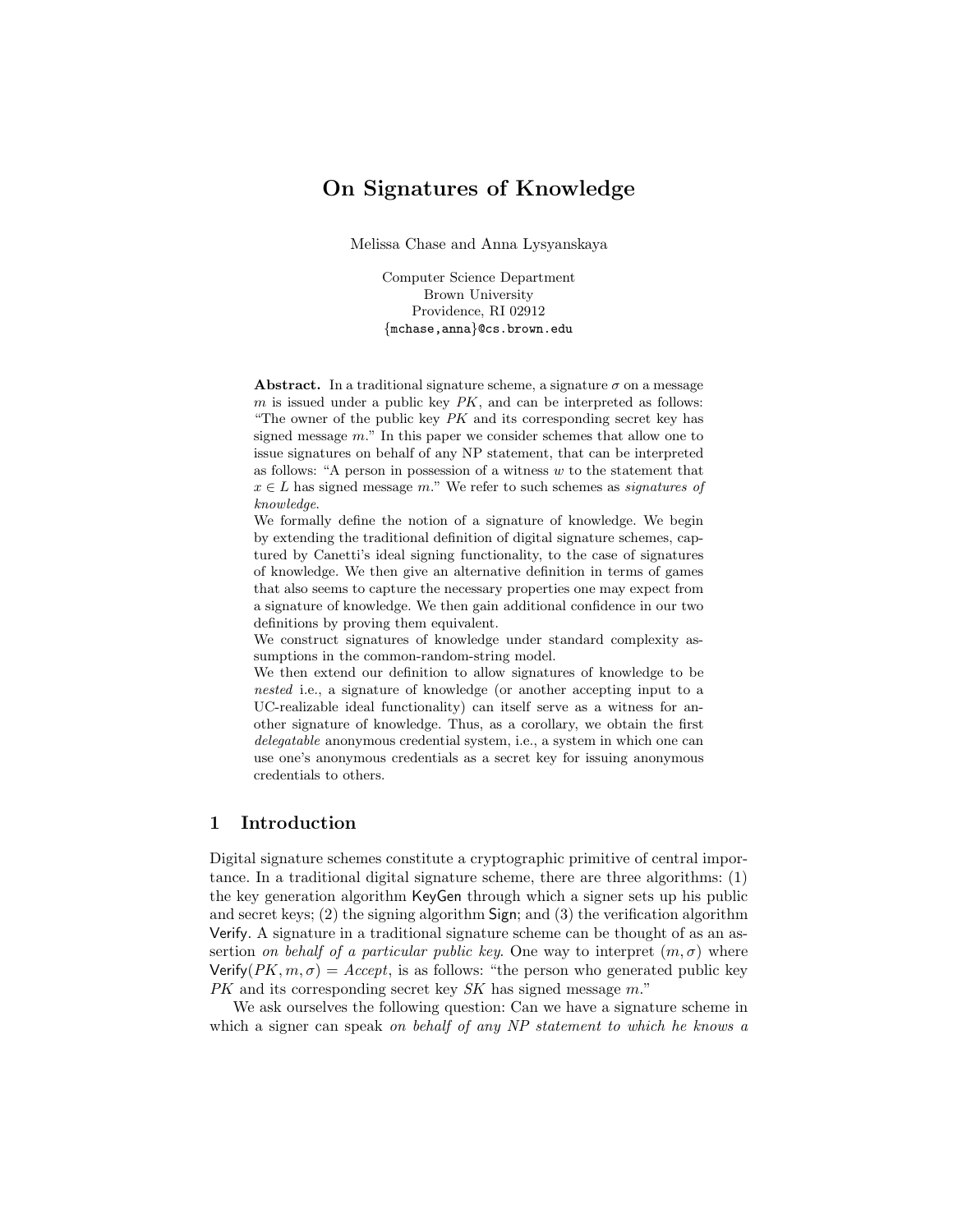witness? For example, let  $\phi$  be a Boolean formula. Then we want anyone who knows a satisfying assignment w to be able to issue tuples of the form  $(m, \sigma)$ , where Verify( $\phi, m, \sigma$ ) = Accept, that can be interpreted as follows: "a person who knows a satisfying assignment to formula  $\phi$  has signed message m." Further, we ask whether we can have a signature that just reveals that statement but nothing else; in particular, it reveals nothing about the witness. Finally, what if we want to use a signature issued this way as a witness for issuing another signature?

Online, you are what you know, and access to data is what empowers a user to authenticate her outgoing messages. The question is: what data? Previously, it was believed that a user needed a public signing key associated with her identity, and knowledge of the corresponding secret key is what gave her the power to sign. Surprisingly, existence of signatures of knowledge means that if there is any NP statement  $x \in L$  is associated with a user's identity, the knowledge of a corresponding and hard-to-find witness  $w$  for this statement is sufficient to empower the user to sign.

WHY WE NEED SIGNATURES OF KNOWLEDGE AS A NEW PRIMITIVE. Suppose that a message m is signed under some public key  $PK$ , and  $\sigma$  is the resulting signature. This alone is not sufficient for any application to trust the message  $m$ , unless this application has reason to trust the public key  $PK$ . Thus, in addition to  $(m, \sigma, PK)$ , such an application will also request some proof that PK is trustworthy, e.g., a certification chain rooted at some trusted  $PK_0$ . In order to convince others to accept her signature, the owner of the public key PK has to reveal a lot of information about herself, namely, her entire certification chain. Yet, all she was trying to communicate was that the message  $m$  comes from someone trusted by the owner of  $PK_0$ . Indeed, this is all the information that the application needs to accept the message  $m$ . If instead the user could issue a signature of knowledge of her  $SK$ ,  $PK$ , and the entire certification chain, she would accomplish the same goal without revealing all the irrelevant information.

More generally, for any polynomial-time Turing machine  $M_L$ , we want to be able to sign using knowledge of a witness w such that  $M_L(x, w) = Accept$ . We think of  $M_L$  as a procedure that decides whether w is a valid witness for  $x \in L$ for the NP language  $L$ . We call the resulting signature a signature of knowledge of w that is a witness to  $x \in L$ , on message m, or sometimes just a signature of knowledge of  $w$  on message  $m$ , or sometimes a signature of knowledge on behalf of  $x \in L$  on message m.

Other Applications Our simplest example is a ring signature [20]. In a ring signature, a signer wishes to sign a message  $m$  in such a way that the signature cannot be traced to her specifically, but instead to a group of  $N$  potential signers, chosen at signing time. A ring signature can be realized by issuing a signature of knowledge of one of the secret keys corresponding to N public keys. Moreover, following Dodis et al. [16] using cryptographic accumulators [4], the size of this ring signature need not be proportional to  $N$ : simply accumulate all public keys into one accumulator A using a public accumulation function, and then issue a signature of knowledge of a secret key corresponding to a public key in A.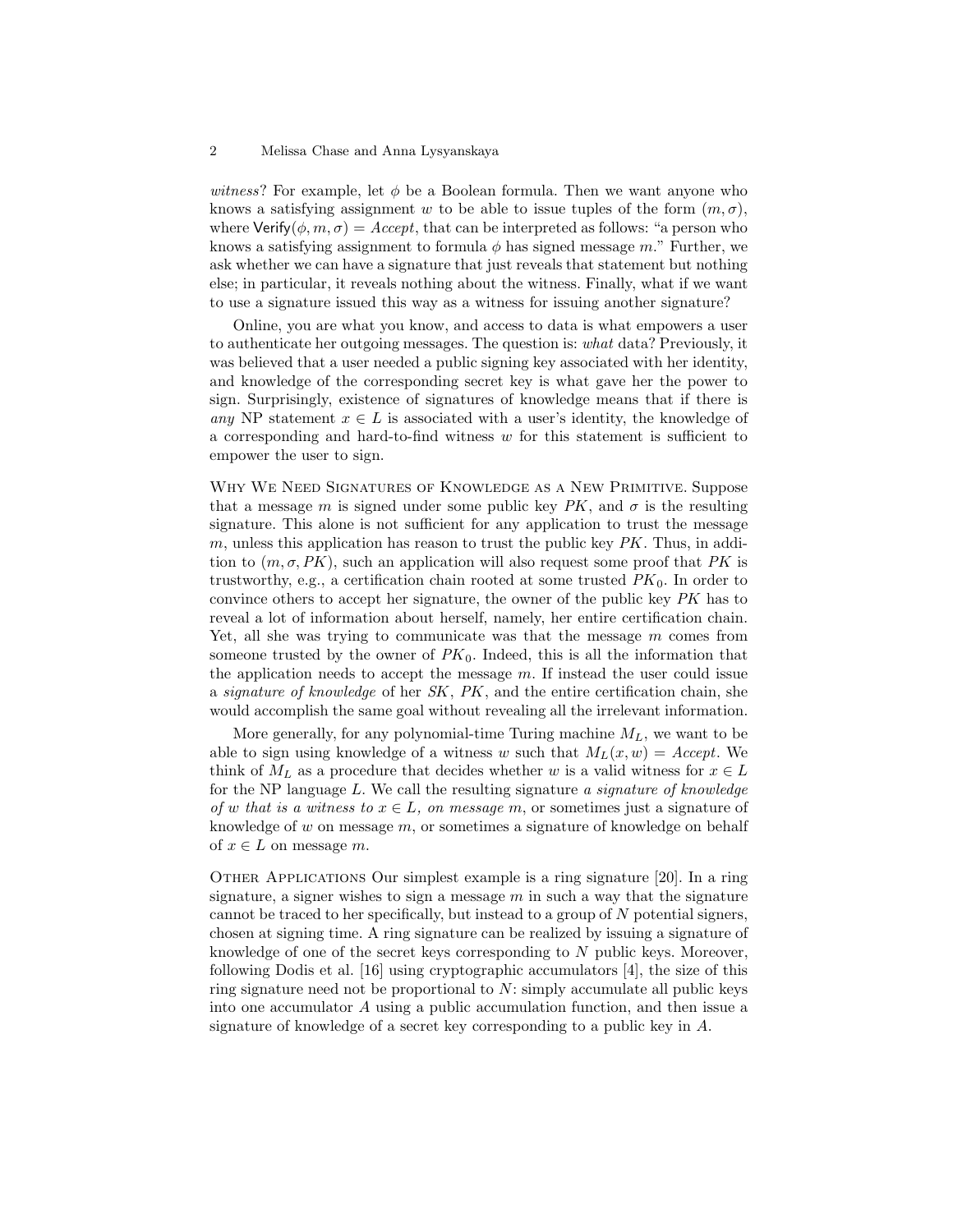Next, let us show how signatures of knowledge give rise to a simple group signature scheme  $[11, 7, 1, 2, 5]$ . In a group signature scheme, we have group members, a group manager, and an anonymity revocation manager. Each member can sign on behalf of the group, and a signature reveals no information about who signed it, unless the anonymity revocation manager gets involved. The anonymity revocation manager can trace the signature to the group member who issued it; moreover it is impossible, even if the group manager and the revocation manager collude, to create a signature that will be traced to a group member who did not issue it.

Consider the following simple construction. The group's public key consists of  $(PK_s, PK_E, f)$ , where  $PK_s$  is a signature verification key for which the group manager knows the corresponding secret key;  $PK_E$  is an encryption public key for which the anonymity revocation manager knows the corresponding decryption key; and  $f$  is a one-way function. To become a group member, a user picks a secret x, gives  $f(x)$  to the group manager and obtains a group membership certificate  $g = \sigma_{PK_s}(f(x))$ . To issue a group signature, the user picks a random string R, encrypts his identity using randomness  $R: c = Enc(PK_E, f(x); R)$  and produces a signature of knowledge  $\sigma$  of  $(x, g, R)$  such that c is an encryption of  $f(x)$  using randomness R, and g is a signature on  $f(x)$ . The resulting group signature consists of  $(c, \sigma)$ . To trace a group signature, the revocation manager decrypts c. It is not hard to see (only intuitively, since we haven't given any formal definitions) that this construction is a group signature scheme. Indeed, at a high level, this is how existing practical and provably secure group signatures work [1, 5].

Unlike the two applications above that have already been studied and where signatures of knowledge offer just a conceptual simplification, our last application was not known to be realizable prior to this work.

Consider the problem of delegatable anonymous credentials. The problem can be explained using the following example. Suppose that, as Brown University employees, we have credentials attesting to that fact, and we can use these credentials to open doors to campus facilities. We wish to be able do so anonymously because we do not want the janitors to monitor our individual whereabouts. Now suppose that we have guests visiting us. We want to be able to issue them a guest pass using our existing credential as a secret key, and without revealing any additional information about ourselves, even to our guests. In turn, our visitors should be able to use their guest passes in order to issue credentials to their taxi drivers, so these drivers can be allowed to drive on the Brown campus. So we have a credential delegation chain, from the Brown University certification authority (CA) that issues us the employee credential, to us, to our visitors, to the visitors' taxi drivers, and each participant in the chain does not know who gave him/her the credential, but (1) knows the length of his credential chain and knows that this credential chain is rooted at the Brown CA; and (2) can extend the chain and issue a credential to the next person.

Although it may seem obvious how to solve this problem once we cast everything in terms of signatures of knowledge and show how to realize signatures of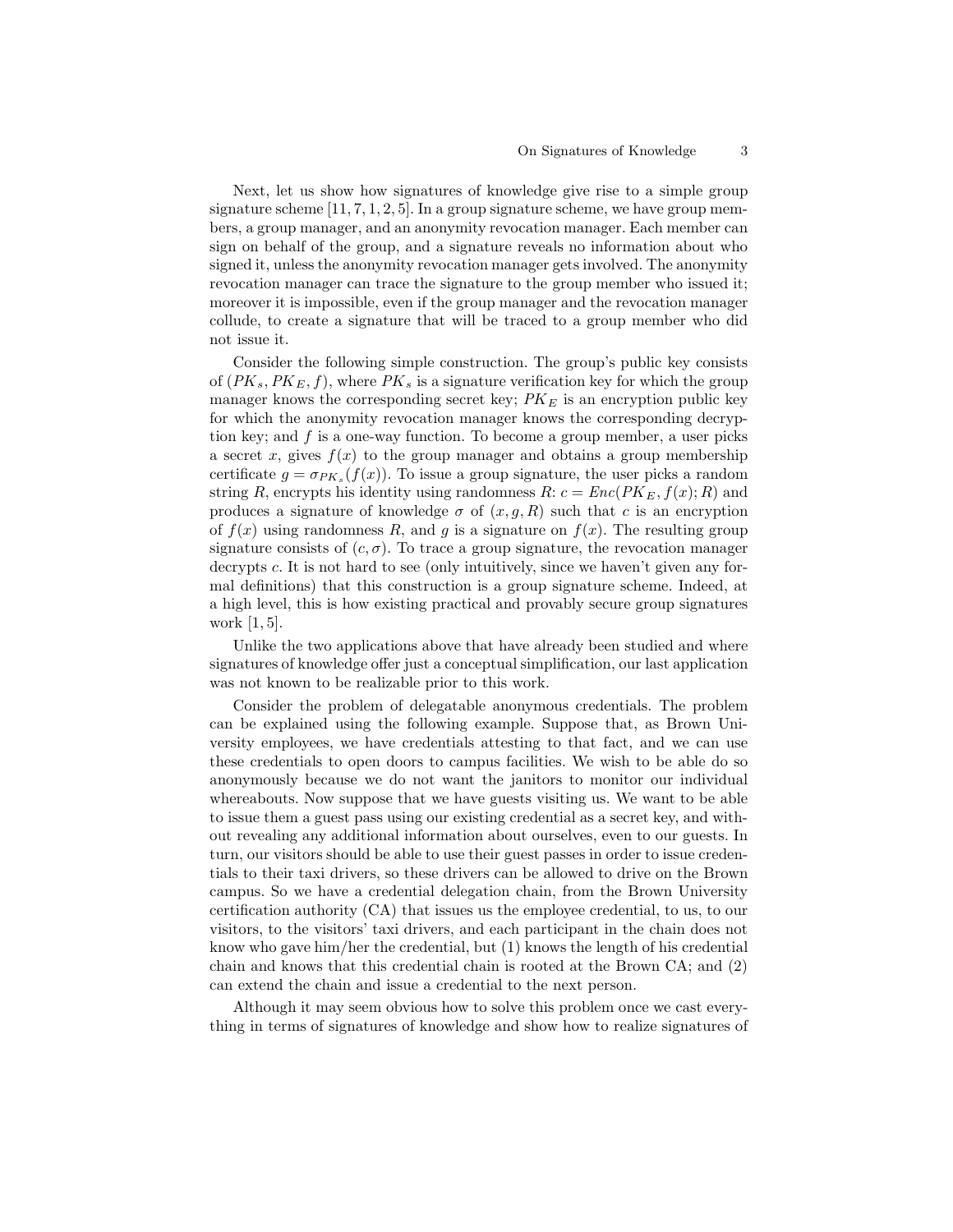knowledge, we must stress that this fact eluded researchers for a very long time, dating back to Chaum's original vision of the world with anonymous credentials [10]. More recently this problem was raised in the anonymous credentials literature [19, 6, 18]. And it is still elusive when it comes to practical protocols: our solution is not efficient enough to be used in practice.

ON DEFINING SIGNATURES OF KNOWLEDGE. The first definition of any new primitive is an attempt to formalize intuition. We see from the history of cryptographic definitions (from defining security for encryption, signatures, multiparty computation) that it requires a lot of effort and care. Our approach is to give two definitions, each capturing our intuition in its own way, and then prove that they are equivalent.

One definitional approach is to give an ideal functionality that captures our intuition for a signature of knowledge. Our ideal functionality will guarantee that a signature will only be accepted if the functionality sees the witness  $w$  either when generating the signature or when verifying it; and, moreover, signatures issued by signers through this functionality will always be accepted. At the same time, the signatures that our functionality will generate will contain no information about the witness. This seems to capture the intuitive properties we require of a signature of knowledge, although there are additional subtleties we will discuss in Section 2.1. For example, this guarantees that an adversary cannot issue a signature of knowledge of w on some new message  $m$  unless he knows  $w$ , even with access to another party who does know  $w$ . This is because the signatures issued by other parties do not reveal any information about  $w$ , while in order to obtain a valid signature, the adversary must reveal  $w$  to our ideal functionality. Although this definition seems to capture the intuition, it does not necessarily give us any hints as to how a signature of knowledge can be constructed. Our second definition helps with that.

Our second definition is a game-style one [22, 3]. This definition requires that a signature of knowledge scheme be in the public parameter model (where the parameters are generated by some trusted process called Setup) and consist of two algorithms, Sign and Verify. Besides the usual correctness property that requires that Verify accept all signatures issued by Sign, we also require that (1) signatures do not reveal anything about the witness; this is captured by requiring that there exist a simulator who can undetectably forge signatures of knowledge without seeing the witness using some trapdoor information about the common parameters; and (2) valid signatures can only be generated by parties who know corresponding witnesses; this is captured by requiring that there exist an extractor who can, using some trapdoor information about the common parameters, extract the witness from any signature of knowledge, even one generated by an adversary with access to the oracle producing simulated signatures. This definition is presented in Section 2.2. (We call this definition SimExt-security, for simulation and extraction.)

We prove that the two definitions are equivalent: namely, a scheme UCrealizes our ideal functionality if and only if it is SimExt-secure.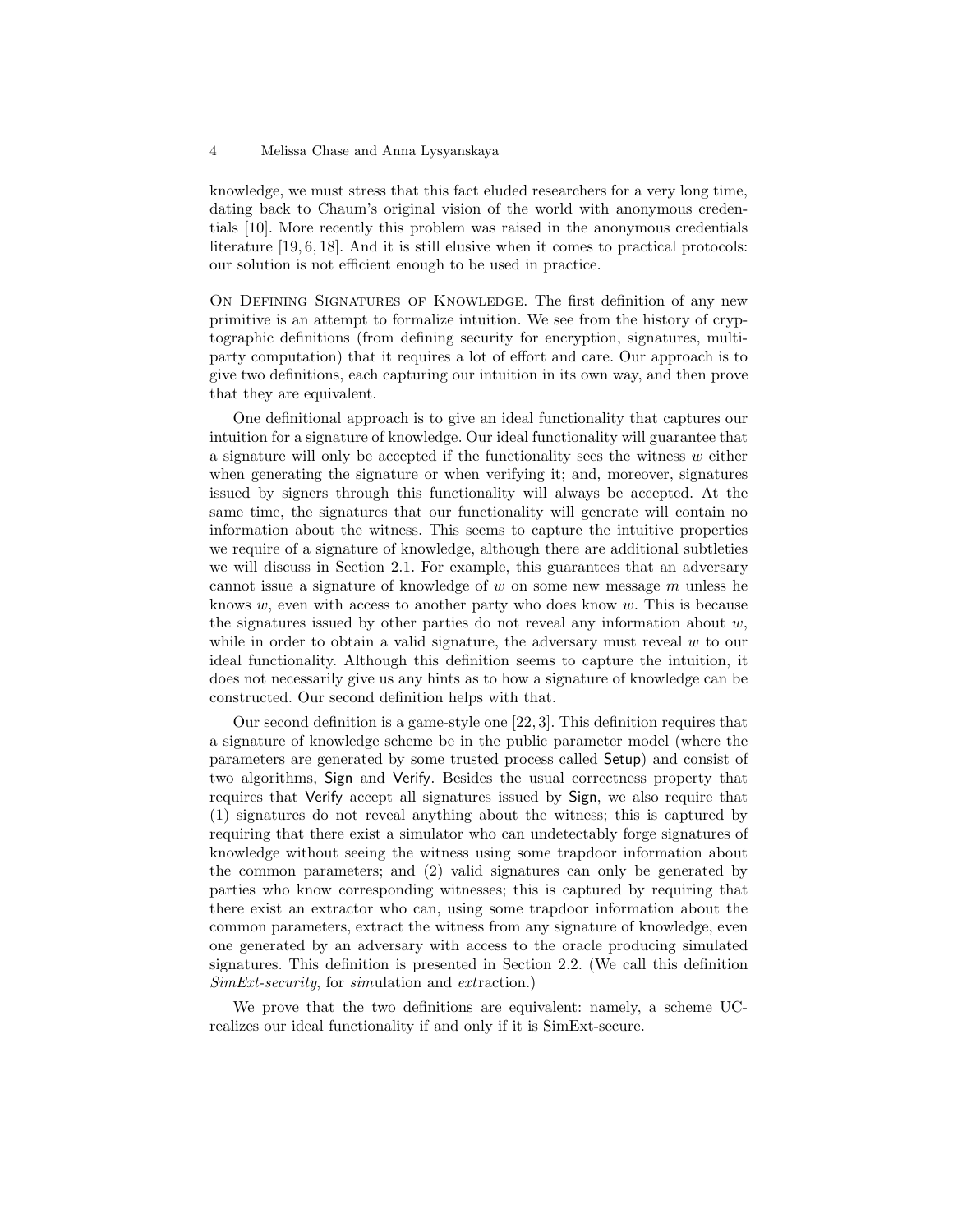### On Signatures of Knowledge 5

Our ideal signature of knowledge functionality can be naturally extended to a signature of knowledge of an accepting input to another ideal functionality. For example, suppose that  $F_{\Sigma}$  is the (regular) signature functionality. Suppose w is a signature on the value x under public key  $PK$ , issued by the ideal  $F_\Sigma$ functionality. Then our functionality  $F_{SOK}$  can issue a signature  $\sigma$  on message m, whose meaning is as follows: "The message  $m$  is signed by someone who knows w, where w is a signature produced by  $F_{\Sigma}$  under public key PK on message  $x$ ." In other words, a signature w on message x under public key  $PK$  that causes the verification algorithm for  $F_\Sigma$  to accept, can be used as a witness for a signature of knowledge. A complication in defining the signature of knowledge functionality this way is that, to be meaningful, the corresponding instance of the  $F_{\Sigma}$  functionality must also be accessible somehow, so that parties can actually obtain signatures under public key  $PK$ . Further, for  $F_{SOK}$  to be UC-realizable, we must require that the functionality that decides that  $w$  is a witness for  $x$ , also be UC-realizable. See Section 4 to see how we tackled these definitional issues. As far as we know, this is the first time that an ideal functionality is defined as a function of other ideal functionalities, which may be of independent interest to the study of the UC framework.

Our Constructions. In Section 3, we show how to construct signatures of knowledge for any polynomial-time Turing machine  $M_L$  deciding whether w is a valid witness for  $x \in L$ . We use the fact (proved in Section 2.3) that SimExtsecurity is a necessary and sufficient notion of security, and give a construction of a SimExt-secure signature of knowledge. Our construction is based on standard assumptions. In the common random string model, it requires a dense cryptosystem [15, 14] and a simulation-sound non-interactive zero-knowledge proof scheme with efficient provers[21, 13] (which can be realized assuming trapdoor permutations for example).

We then show in Section 4 that, given any UC-realizable functionality  $\mathcal F$ that responds to verification queries and is willing to publish its verification algorithm, the functionality which generates signatures of knowledge of an accepting input to  $\mathcal F$  is also UC-realizable. We then explain why this yields a delegatable anonymous credential scheme.

THE HISTORY OF THE TERMINOLOGY. The term "signature of knowledge" was introduced by Camenisch and Stadler [7], who use this term to mean a proof of knowledge (more specifically, a  $\Sigma$ -protocol [12]) turned into a signature using the Fiat-Shamir heuristic. Many subsequent papers on group signatures and anonymous credentials used this terminology as well. However, existing literature does not contain definitions of security for the term. Every time a particular construction uses a signature of knowledge as defined by Camenisch and Stadler, the security of the construction is analyzed from scratch, and the term "signature of knowledge" is used more for ease of exposition than as a cryptographic building block whose security properties are well-defined. This frequent informal use of signatures of knowledge indicates their importance in practical constructions and therefore serves as additional motivation of our formal study.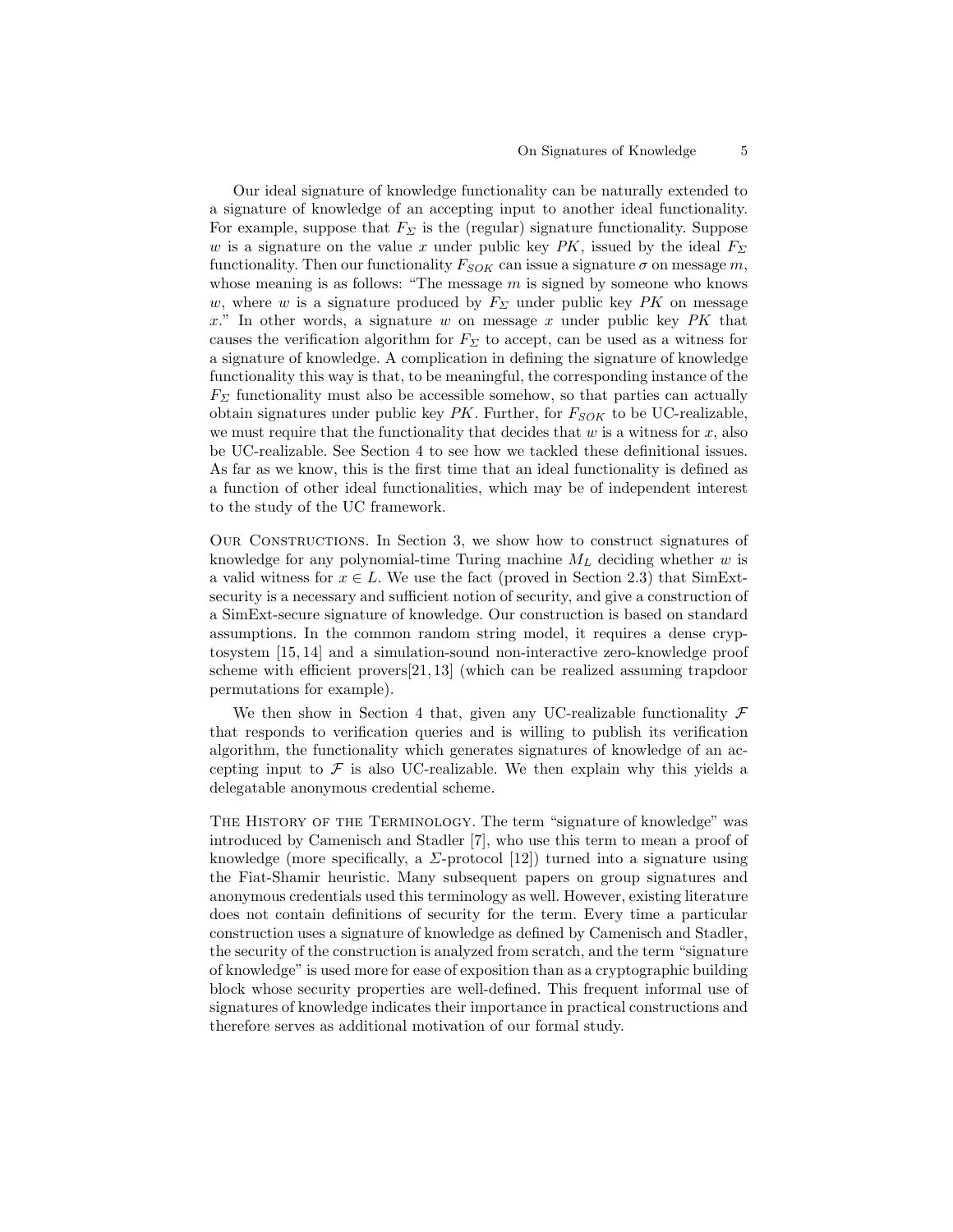# 2 Signatures of Knowledge of a Witness for  $x \in L$

A signature of knowledge scheme must have two main algorithms, Sign and Verify. The Sign algorithm takes a message and allows anyone holding a witness to a statement  $x \in L$  to issue signatures on behalf of that statement. The Verify algorithm takes a message, a statement  $x \in L$ , and a signature  $\sigma$ , and verifies that the signature was generated by someone holding a witness to the statement.

Signatures of knowledge are essentially a specialized version of noninteractive zero knowledge proofs of knowledge: If a party P can generate a valid signature of knowledge on any message m for a statement  $x \in L$ , that should mean that, first of all, the statement is true, and secondly, P knows a witness for that statement. This intuitively corresponds to the soundness and extraction properties of a non-interactive proof of knowledge system. On the other hand, just as in a zeroknowledge proof, the signature should reveal nothing about the witness  $w$ . We know that general NIZK proof systems are impossible without some common parameters. Thus, our signatures of knowledge will require a setup procedure which outputs shared parameters for our scheme.

Thus, we can define the algorithms in a signature of knowledge schemes as follows: Let  ${ {Mes_k } }$  be a set of message spaces, and for any language  $L \in NP$ , let  $M_L$  denoted a polynomial time Turing machine which accepts input  $(x, w)$ iff w is a witness showing that  $x \in L$ . Let Setup be an algorithm that outputs public parameters  $p \in \{0,1\}^k$  for some parameter k. Let  $\textsf{Sign}(p, M_L, x, w, m)$ be an algorithm that takes as input some public parameters  $p$ , a TM  $M<sub>L</sub>$  for a language L in NP, a value  $x \in L$ , a valid witness w for x, and  $m \in Mes_k$ , a message to be signed. Sign outputs a signature of knowledge for instance  $x \in L$ on the message m. Let  $Verify(p, M_L, x, m, \sigma)$  be an algorithm that takes as input the values p,  $M_L$ , x, the message m, and a purported signature  $\sigma$ , and either accepts or rejects.

## 2.1 An Ideal Functionality for a Signature of Knowledge

Canetti's Universal Composability framework gives a simple way to specify the desired functionality of a protocol. Furthermore, the UC Theorem guarantees that protocols will work as desired, no matter what larger system they may be operating within. We begin by giving a UC definition of signatures of knowledge.

We begin by recalling Canetti's signature functionality. For a detailed discussion and justification for Canetti's modelling choices see [9].

Note that this functionality is allowed to produce an error message and halt, or quit, if things go wrong. That means that it is trivially realizable by a protocol that always halts. We will therefore only worry about protocols that realize our functionalities non-trivially, i.e. never output an error message.

The session id(sid) of  $\mathcal{F}_{SIG}$  captures the identity P of the signer; all participants in the protocol with this session id agree that  $P$  is the signer. In a signature of knowledge, we do not have one specific signer, so  $P$  should not be included in the session id. But all participants in the protocol should agree on the language that they are talking about. Thus, we have a language  $L \in \mathbf{NP}$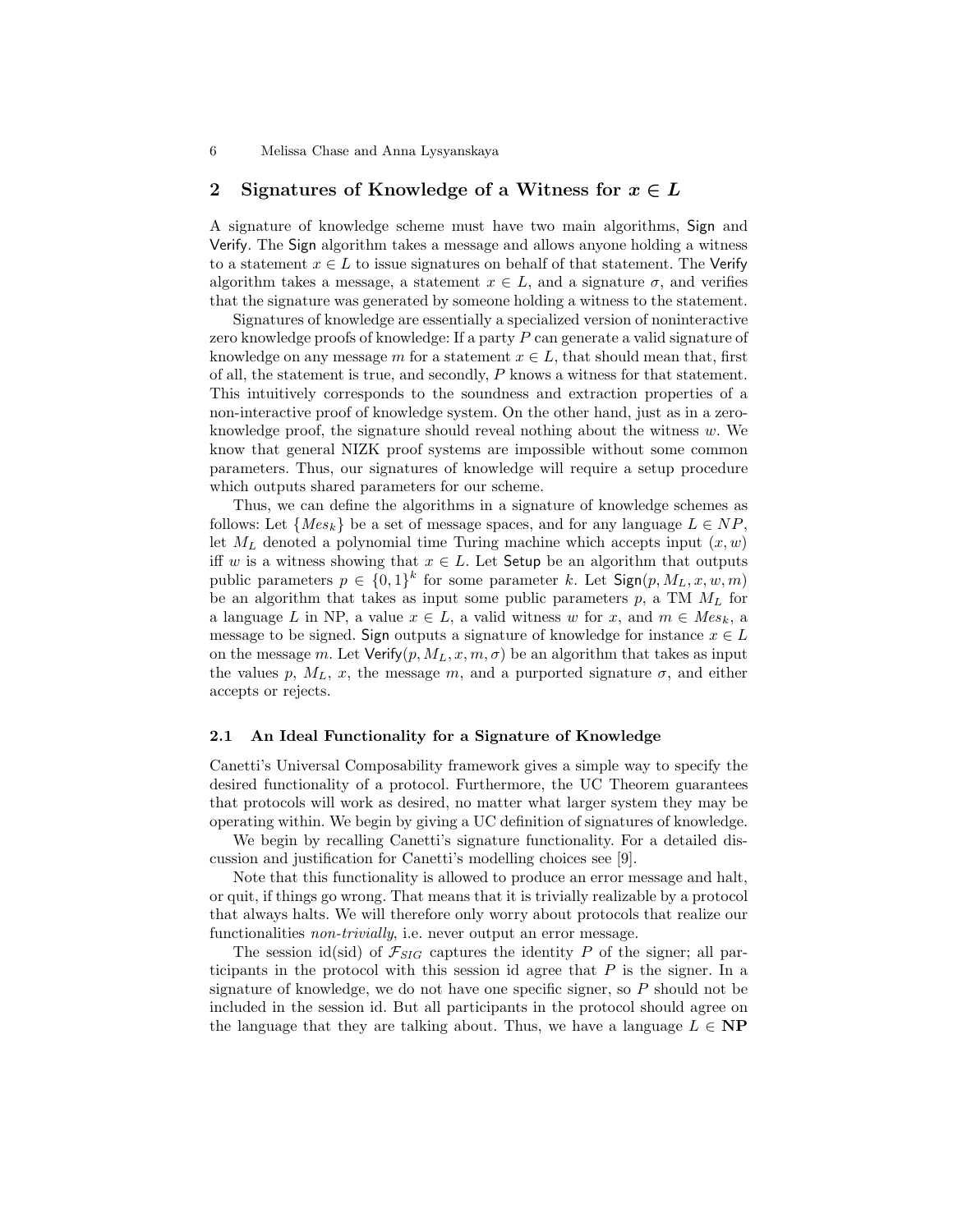and a polynomial-time Turing machine  $M_L$  and a polynomial p, such that  $x \in L$ iff there exists a witness w such that  $|w| = p(|x|) \wedge M_L(x, w) = 1$ . Let us capture the fact that everyone is talking about the same  $L$  by requiring that the session id begin with the description of  $M_L$ . As mentioned above, signatures of

# $\mathcal{F}_{SIG}$ : Canetti's signature functionality

- Key Generation Upon receiving a value (KeyGen,sid) from some party  $P$ , verify that  $sid = (P, sid')$  for some  $sid'$ . If not, then ignore the request. Else, hand (KeyGen,sid) to the adversary. Upon receiving (Algorithms, sid, Verify, Sign) from the adversary, where Sign is a description of a PPT ITM, and Verify is a description of a *deterministic* polytime ITM, output (VerificationAlgorithm, sid, Verify) to P.
- **Signature Generation** Upon receiving a value (Sign,sid, m) from P, let  $\sigma \leftarrow$  $Sign(m)$ , and verify that  $Verify(m, \sigma) = 1$ . If so, then output (Signature, sid,  $m, \sigma$ ) to P and record the entry  $(m, \sigma)$ . Else, output an error message (Completeness error) to  $P$  and halt.
- Signature Verification Upon receiving a value (Verify,  $sid, m, \sigma$ , Verify') from some party V, do: If Verify' = Verify, the signer is not corrupted, Verify $(m, \sigma') = 1$ , and no entry  $(m, \sigma')$  for any  $\sigma'$  is recorded, then output an error message (Unforgeability error) to V and halt. Else, output (Verified, sid, m, Verify' $(m, \sigma)$ ) to  $V$ .

knowledge inherently require some setup. Just as in the key generation interface of  $\mathcal{F}_{SIG}$  above, a signature of knowledge functionality  $(\mathcal{F}_{SOK})$  setup procedure will determine the algorithm Sign that computes signatures and the algorithm Verify for verifying signatures. However, since anyone who knows a valid witness w can issue a signature of knowledge on behalf of  $x \in L$ , both Sign and Verify will have to be available to any party who asks for them. In addition, the setup procedure will output algorithms Simsign and Extract that we will explain later.

There are three things that the signature generation part of the  $\mathcal{F}_{SOK}$  functionality must capture. The first is that in order to issue a signature, the party who calls the functionality must supply  $(m, x, w)$  where w is a valid witness to the statement that  $x \in L$ . This is accomplished by having the functionality check that it is supplied a valid  $w$ . The second is that a signature reveals nothing about the witness that is used. This is captured by issuing the formal signature  $\sigma$  via a procedure that does not take w as an input. We will call this procedure Simsign and require that the adversary provide it in the setup step. Finally, the signature generation step must ensure that the verification algorithm Verify is complete, i.e., that it will accept the resulting signature  $\sigma$ . If it find that Verify is incomplete,  $\mathcal{F}_{SOK}$  will output and error message (Completeness error) and halt, just as  $\mathcal{F}_{SIG}$  does.

The signature verification part of  $\mathcal{F}_{SOK}$  should, of course, accept signatures  $(m, x, \sigma)$  if m was previously signed on behalf of  $x \in L$ , and  $\sigma$  is the resulting signature (or another signature such that  $\text{Verify}(m, x, \sigma) = 1$ ). However, unlike  $\mathcal{F}_{SIG}$ , just because m was not signed on behalf of x through the signing interface, that does not mean that  $\sigma$  should be rejected, even if the signer is uncorrupted. Recall that anyone who knows a valid witness should be able to generate acceptable signatures! Therefore, the verification algorithm must somehow check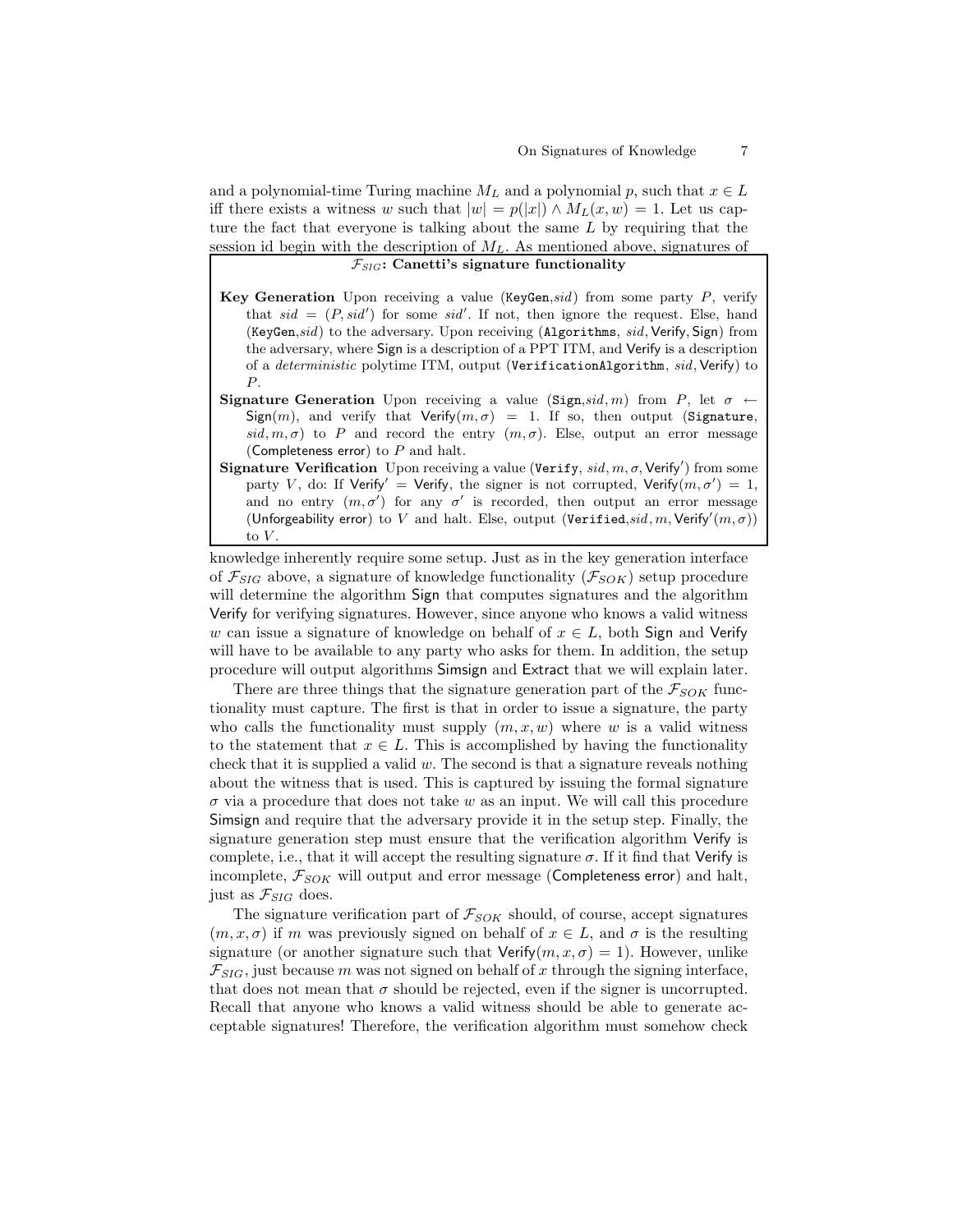that whoever generated  $\sigma$  knew the witness w. Recall that in the setup stage, the adversary provided the algorithm Extract. This algorithm is used to try to extract a witness from a signature  $\sigma$  that was not produced via a call to  $\mathcal{F}_{SOK}$ . If Extract $(m, x, \sigma)$  produces a valid witness w, then  $\mathcal{F}_{SOK}$  will output the outcome of Verify $(m, x, \sigma)$ . If Extract $(m, x, \sigma)$  fails to produce a valid witness, and Verify $(m, x, \sigma)$  rejects, then  $\mathcal{F}_{SOK}$  will reject. What happens if Extract $(m, x, \sigma)$ fails to produce a valid witness, but  $Verify(m, x, \sigma)$  accepts? This corresponds to the case when a signature  $\sigma$  on m on behalf of x was produced without a valid witness w, and yet  $\sigma$  is accepted by Verify. If this is ever the case, then there is an unforgeability error, and so  $\mathcal{F}_{SOK}$  should output (Unforgeability error) and halt. Unlike  $\mathcal{F}_{SIG}$ , here we need not worry about whether the requesting party supplied a correct verification algorithm, since here everyone is on the same page and is always using the same verification algorithm (determined in the setup phase).

 $\mathcal{F}_{\text{SOK}}(L)$ : signature of knowledge of a witness for  $x \in L$ 

- Setup Upon receiving a value (Setup, sid) from any party  $P$ , verify that sid =  $(M_L, sid')$  for some sid'. If not, then ignore the request. Else, if this is the first time that  $(Setup,sid)$  was received, hand  $(Setup,sid)$  to the adversary; upon receiving (Algorithms, sid, Verify, Sign, Simsign, Extract) from the adversary, where Sign, Simsign, Extract are descriptions of PPT TMs, and Verify is a description of a deterministic polytime TM, store these algorithms. Output the stored (Algorithms,  $sid$ , Sign, Verify) to  $P$ .
- **Signature Generation** Upon receiving a value  $(Sign, sid, m, x, w)$  from P, check that  $M_L(x, w) = 1$ . If not, ignore the request. Else, compute  $\sigma \leftarrow \mathsf{Simsign}(m, x)$ , and check that  $Verify(m, x, \sigma) = 1$ . If so, then output (Signature,sid, m, x,  $\sigma$ ) to P and record the entry  $(m, x, \sigma)$ . Else, output an error message (Completeness error) to P and halt.
- Signature Verification Upon receiving a value (Verify,  $sid, m, x, \sigma$ ) from some party V, do: If  $(m, x, \sigma')$  is stored for some  $\sigma'$ , then output (Verified,sid,  $m, x, \sigma$ , Verify $(m, x, \sigma)$ ) to V. Else let  $w \leftarrow$  Extract $(m, x, \sigma)$ ; if  $M_L(x, w) = 1$ , output (Verified,sid, m, x, σ, Verify $(m, x, \sigma)$ ) to V. Else if Verify $(m, x, \sigma) = 0$ , output (Verified,sid,  $m, x, \sigma$ , 0) to V. Else output an error message (Unforgeability error) to  $V$  and halt.

In the UC framework, each instance of the ideal functionality is associated with a unique sid, and it ignores all queries which are not addressed to this sid. Since our  $\mathcal{F}_{SOK}$  functionalities require that  $sid = M_L \circ sid'$ , this means that each  $\mathcal{F}_{SOK}$  functionality handles queries for exactly one language.

Now consider the following language U.

**Definition 1 (Universal language).** For polynomial p, define universal language  $U_p$  s.t. x would contain a description of a Turing machine M and an instance x' such that  $x \in U_p$  iff there exists w s.t.  $M(x', w)$  halts and accepts in time at most  $p(|x|)$ .

Notice that  $\mathcal{F}_{SOK}(U_p)$  allows parties to sign messages on behalf of any instance x of any language L which can be decided in non-deterministic  $p(|x|)$  time. Thus, if we have Setup, Sign, and Verify algorithms which realize  $\mathcal{F}_{SOK}(U_p)$ , we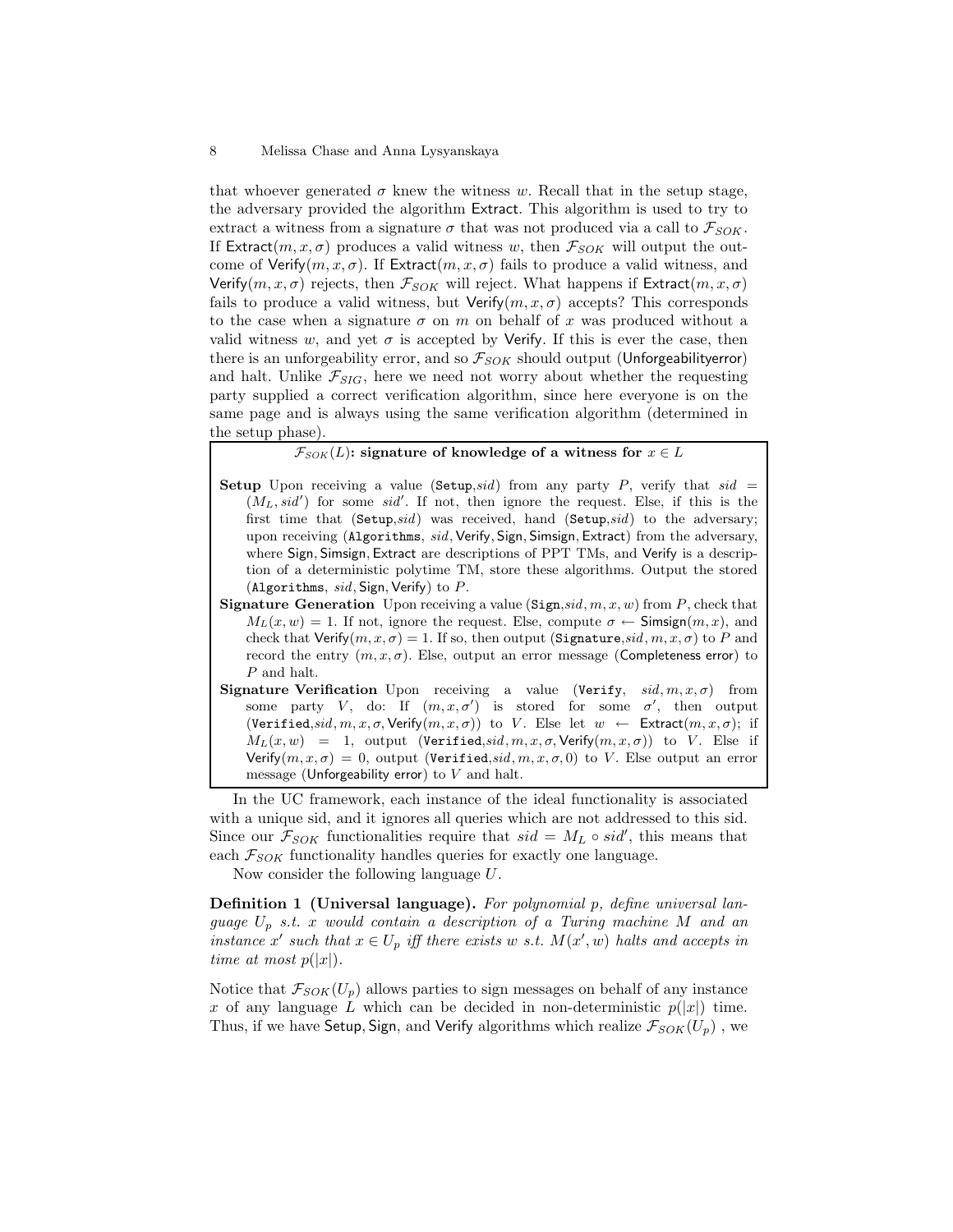can use the same algorithms to generate signatures of knowledge for all such instances and languages. In particular, this means we do not need a separate setup algorithm (in implementation, a separate CRS or set of shared parameters) for each language. Readers familiar with UC composability may notice that any protocol which realizes  $\mathcal{F}_{SOK}(U_p)$  for all polynomials p will also realize the multisession extension of  $\mathcal{F}_{SOK}$ . For more information, see full version.

# 2.2 A Definition in Terms of Games

We now give a second, games style definition for signatures of knowledge. We will show that this definition is equivalent to (necessary and sufficient for) the UC definition given in the previous section. Informally, a signature of knowledge is SimExt-secure if it is correct, simulatable and extractable.

The correctness property is similar to that of a traditional signature scheme. It requires that any signature issued by the algorithm Sign should be accepted by Verify.

The simulatability property requires that there exist a simulator which, given some trapdoor information on the parameters, can create valid signatures without knowing any witnesses. This captures the idea that signatures should reveal nothing about the witness used to create them. Since the trapdoor must come from somewhere, the simulator is divided into Simsetup that generates the public parameters (possibly from some different but indistinguishable distribution) together with the trapdoor, and Simsign which then signs using these public parameters. We require that no adversary can tell that he is interacting with Simsetup and Simsign rather than Setup and Sign.

The **extraction** property requires that there exist an extractor, which given a signature of knowledge for an  $x \in L$ , and appropriate trapdoor information, can produce a valid witness showing  $x \in L$ . This captures the idea that it should be impossible to create a valid signature of knowledge without knowing a witness. In defining the extraction property, we require that any adversary that interacts with the simulator Simsetup and Simsign (rather than the Setup and Sign) not be able to produce a signature from which the extractor cannot extract a witness. The reason that in the definition, the adversary interacts with Simsetup instead of Setup is because the extractor needs a trapdoor to be able to extract. Note that it also interacts with Simsign instead of Sign. The adversary could run Sign itself, so access to Simsign gives it a little bit of extra power.

**Definition 2 (SimExt-security).** Let L be the language defined by a polynomialtime Turing machine  $M_L$  as explained above, such that all witnesses for  $x \in L$  are of known polynomial length  $p(|x|)$ . Then (Setup, Sign, Verify) constitute a SimExtsecure signature of knowledge of a witness for L, for message space  ${Mes_k}$  if the following properties hold:

**Correctness** There exists a negligible function  $\nu$  such that for all  $x \in L$ , valid witnesses w for  $x(i.e.$  witnesses w such that  $M_L(x, w) = 1$ , and  $m \in Mes_k$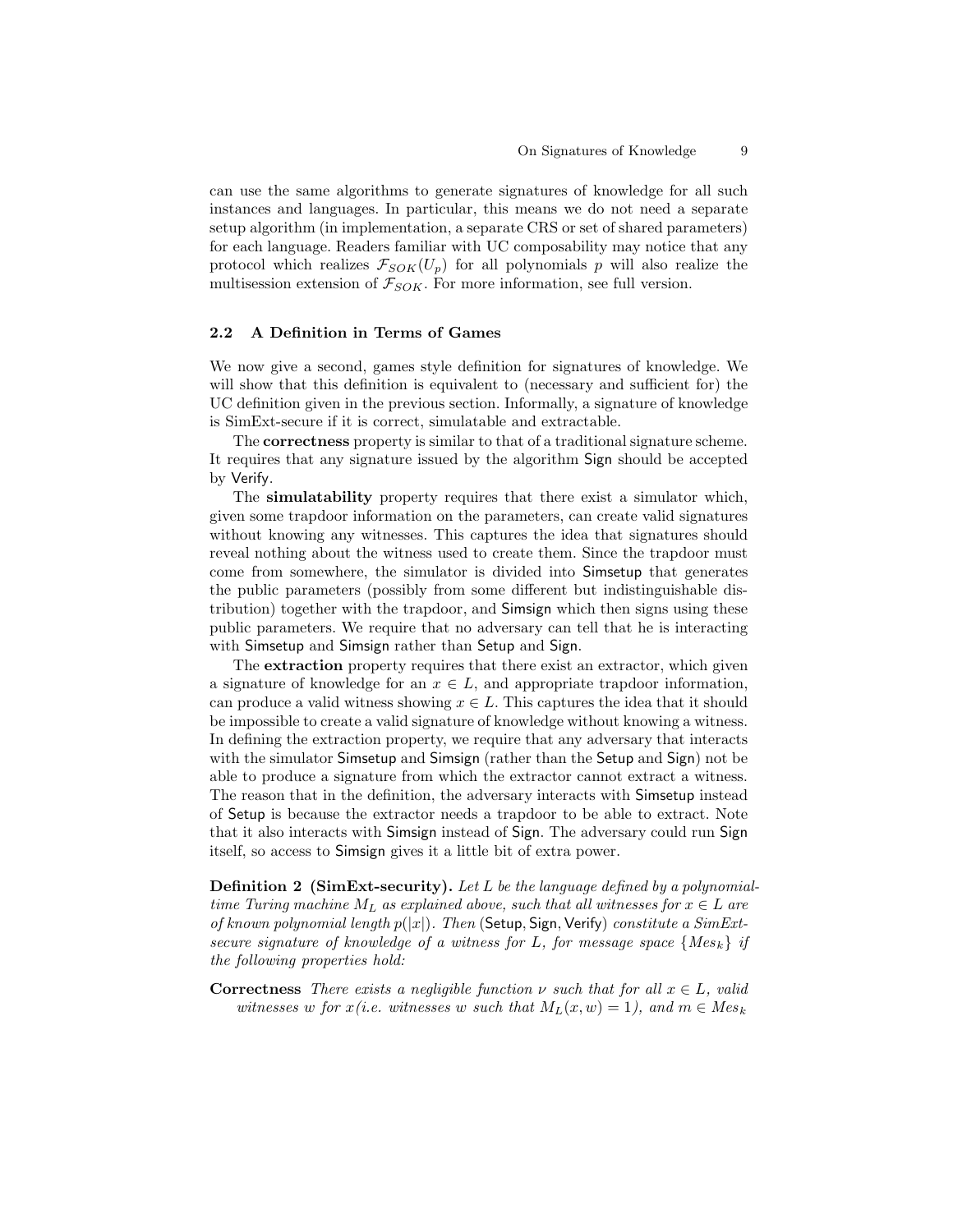$\Pr[p \leftarrow \mathsf{Setup}(1^k); \sigma \leftarrow \mathsf{Sign}(p, M_L, x, w, m)$ :

 $Verify(p, M_L, x, m, \sigma) = Accept] = 1 - \nu(k)$ <br>Simulatability *There exists a polynomial time simulator consisting of algo*rithms Simsetup and Simsign such that for all probabilistic polynomial-time adversaries  $A$  there exists a negligible functions  $\nu$  such that for all polynomials f, for all k, for all auxiliary input  $s \in \{0,1\}^{f(k)}$ 

 $\begin{array}{c} \hline \end{array}$  $\Pr[(p,\tau) \leftarrow \mathsf{Simsetup}(1^k); b \leftarrow \mathcal{A}^{\mathsf{Sim}(p,\tau,\cdot,\cdot,\cdot,\cdot)}(s,p) \; : \; b = 1]$  $-$  Pr[ $p \leftarrow$  Setup(1<sup>k</sup>);  $b \leftarrow A^{\text{Sign}(p,\cdot,\cdot,\cdot,\cdot)}(s,p)$  :  $b=1$ ]  $= \nu(k)$ 

where the oracle Sim receives the values  $(M_L, x, w, m)$  as inputs, checks that the witness w given to it was correct and returns  $\sigma \leftarrow \text{Simsign}(p, \tau, M_L, x, m)$ .  $\tau$  is the additional trapdoor value that the simulator needs in order to simulate the signatures without knowing a witness.

Extraction In addition to (Simsetup, Simsign), there exists an extractor algorithm Extract such that for all probabilistic polynomial time adversaries A there exists a negligible function  $\nu$  such that for all polynomials f, for all k, for all auxiliary input  $s \in \{0,1\}^{f(k)}$ 

$$
\Pr\left[(p,\tau) \leftarrow \mathsf{Simsetup}(1^{\hat{k}}); (M_L, x, m, \sigma) \leftarrow \mathcal{A}^{\mathsf{Sim}(p,\tau,\cdot,\cdot,\cdot,\cdot)}(s,p);\\ w \leftarrow \mathsf{Extract}(p,\tau,M_L,x,m,\sigma):
$$

 $M_L(x, w) \vee (M_L, x, m, w) \in Q \vee \neg \mathsf{Verify}(p, M_L, x, m, \sigma)] = 1 - \nu(k)$ where Q denotes the query tape which lists all previous queries  $(M_L, x, m, w)$ A has sent to the oracle Sim.

Note that the above definition captures, for example, the following intuition: suppose that Alice is the only one in the world who knows the witness  $w$  for  $x \in L$ , and it is infeasible to compute w. Then Alice can use x as her signing public key, and her signature  $\sigma$  on a message m can be formed using a signature of knowledge w. We want to make sure that the resulting signature should be existentially unforgeable against chosen message attacks [17]. Suppose it is not. Then there is a forger who can output  $(m, \sigma)$ , such that  $\sigma$  is accepted by the verification algorithm without a query  $m$  to Alice. Very informally, consider the following four games:

Adversary vs. Alice: The parameters are generated by Setup. Alice chooses a random  $x, w$  pair and publishes  $x$ . The adversary sends Alice messages to be signed and Alice responds to each using  $x, w$  and Sign. Adversary outputs a purported forgery. Let  $p_0$  be the probability that the forgery is successful.

Adversary vs. Simulator: The simulator generates parameters using Simsetup. The simulator chooses a random  $x, w$  pair and publishes x. The adversary sends the simulator messages to be signed, and he responds using  $x, w$  and  $\mathsf{Sim}$ . The adversary outputs a purported forgery. Let  $p_1$  be the probability that the forgery is successful.

Adversary vs. Extractor: The extractor generates parameters using Simsetup. He then chooses a random  $x, w$  pair and publishes  $x$ . The adversary sends the simulator messages to be signed, and he responds using  $x, w$  and Sim. The adversary outputs a purported forgery. The extractor runs Extract to obtain a potential witness w. Let  $p_2$  be the probability that w is a valid witness.

Adversary vs. Reduction: The reduction is given and instance  $x$ , which it publishes. It then generates parameters using Simsetup. The adversary sends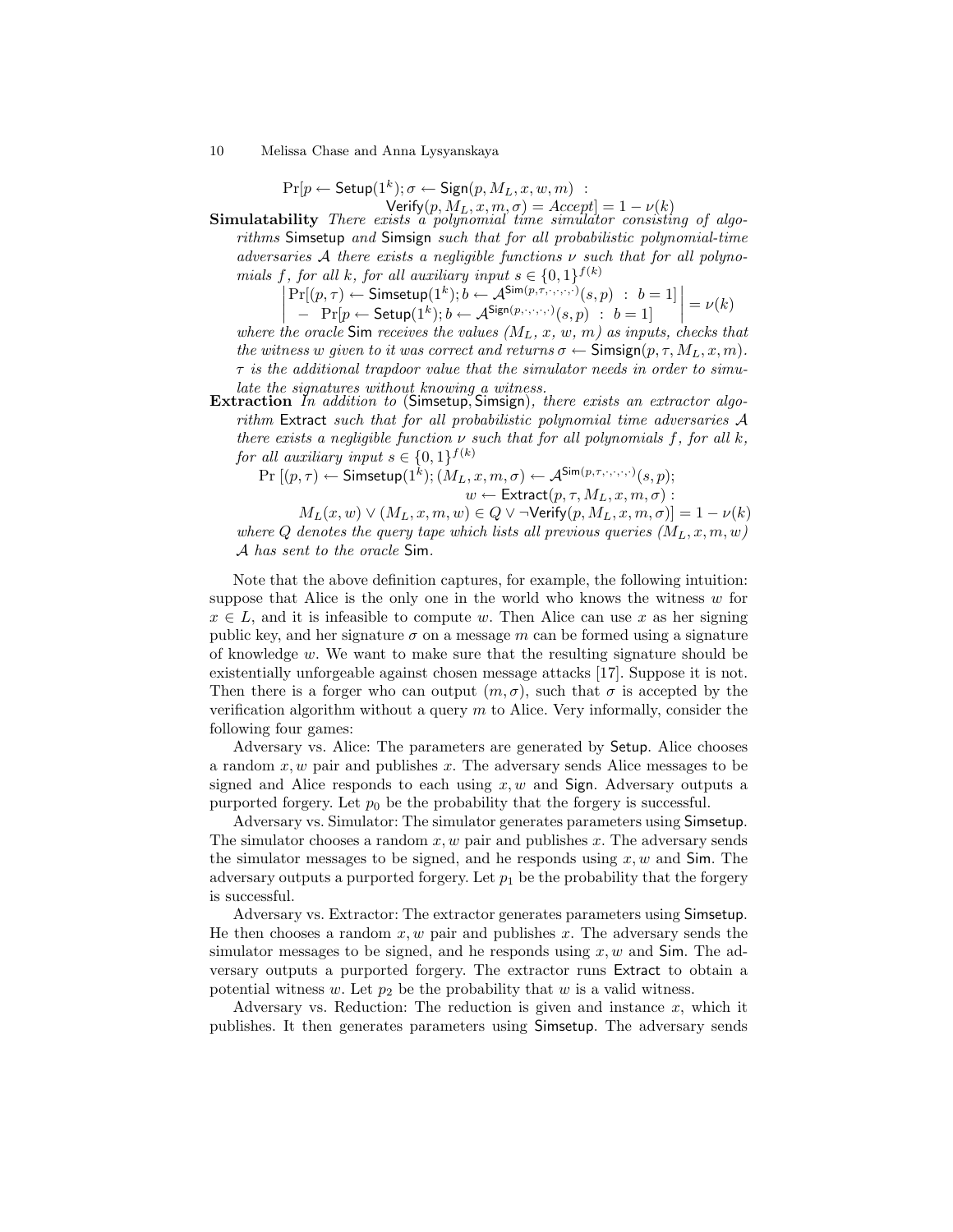messages to be signed, and the reduction responds using  $x$  and Simsign. The adversary outputs a purported forgery. The reduction runs Extract to obtain  $w$ . Let  $p_3$  be the probability that  $w$  is a valid witness.

By the simulatability property, the difference between  $p_0$  and  $p_1$  must be negligible. By the extraction property, the difference between  $p_1$  and  $p_2$  must be negligible. Since Sim ignores w and runs Simsign,  $p_2$  and  $p_3$  must be identical. Thus, generating forgeries is at least as hard as deriving a witness  $w$  for a random instance x. If the algorithm used to sample  $(x, w)$  samples hard instances with their witnesses, then we know that the probability of forgery is negligible. For a formal proof see full version.

## 2.3 Equivalence of the Definitions

As was mentioned above, signatures of knowledge cannot exist without some trusted setup procedure which generates shared parameters. In the UC model, shared parameters are captured by the  $\mathcal{F}_{CRS}^D$  functionality [8]. This functionality generates values from a given distribution  $D$  (the desired distribution of shared parameters), and makes them available for all parties in the protocol. Thus, protocols requiring shared parameters can be defined in the  $\mathcal{F}_{CRS}$ -hybrid model, where real protocols are given access to the ideal shared parameter functionality.

Formally, the  $\mathcal{F}_{CRS}^D$  functionality receives queries of the form (CRS, sid) from a party  $P$ . If a value  $v$  for this sid has not been stored, it chooses a random value v from distribution D and stores it. It returns  $(CRS, sid, v)$  to P and also sends  $(CRS, sid, v)$  to the adversary.

Let  $\Sigma = (Setup, Sign, Verify)$  be a signature of knowledge scheme. Let k be the security parameter. We define a  $F_{CRS}^{D}$ -hybrid signature of knowledge protocol  $\pi_{\Sigma}$ , where D is the distribution of Setup(1<sup>k</sup>).

When a party P running  $\pi_{\Sigma}$  receives an input (Setup,sid) from the environment, it checks that  $sid = (M_L, sid')$  for some  $sid'$ . If not it ignores the request. It then queries the  $\mathcal{F}_{CRS}$  functionality, receives (CRS,v), and stores v. It returns (Algorithms, sid,  $Sign(v, M_L, \cdot, \cdot, \cdot)$ ,  $Verify(v, M_L, \cdot, \cdot))$  to the environment.

When P receives a request  $(\text{Sign}, sid, m, x, w)$  from the environment, it retrieves the stored v. It checks that  $M_L(x, w) = 1$ . If not, it ignores the request, otherwise it returns (Signature,  $sid, m, x$ , Sign $(v, M_L, x, w, m)$ ). When P receives a request (Verify,  $sid, m, x, \sigma$ ) from the environment, it again retrieves the stored v, and then returns (Verified,  $sid, m, x, \sigma$ , Verify $(v, M_L, x, m, \sigma)$ ).

**Theorem 1.** For any polynomial p,  $\pi_{\Sigma}$  UC-realizes  $\mathcal{F}_{SOK}(U_p)$  in the  $\mathcal{F}_{CRS}^{D}$ hybrid model if and only if  $\Sigma$  is SimExt-secure.

*Proof.* (Sketch: See the full version for the full proof.) Suppose that  $\Sigma$  is SimExtsecure. Then let us show that  $\pi_{\Sigma}$  UC-realizes  $\mathcal{F}_{SOK}(U_p)$ . Consider the ideal adversary (simulator)  $S$  that works as follows: Upon receiving (Setup,sid) from  $\mathcal{F}_{SOK}$ , S will parse  $sid = (M_U, sid')$ . It obtains  $(p, \tau) \leftarrow$  Simsetup $(1^k)$  and sets Sign = Sign( $p, \cdot, \cdot, \cdot$ ) (so Sign will have four inputs: the language  $M_L$  — note that since we are realizing  $\mathcal{F}_{SOK}(U_p)$ , any instance will start with  $M_L$ ,— the instance  $x \in L$ , the witness w, and the message m), Verify = Verify $(p, \cdot, \cdot, \cdot, \cdot)$ ,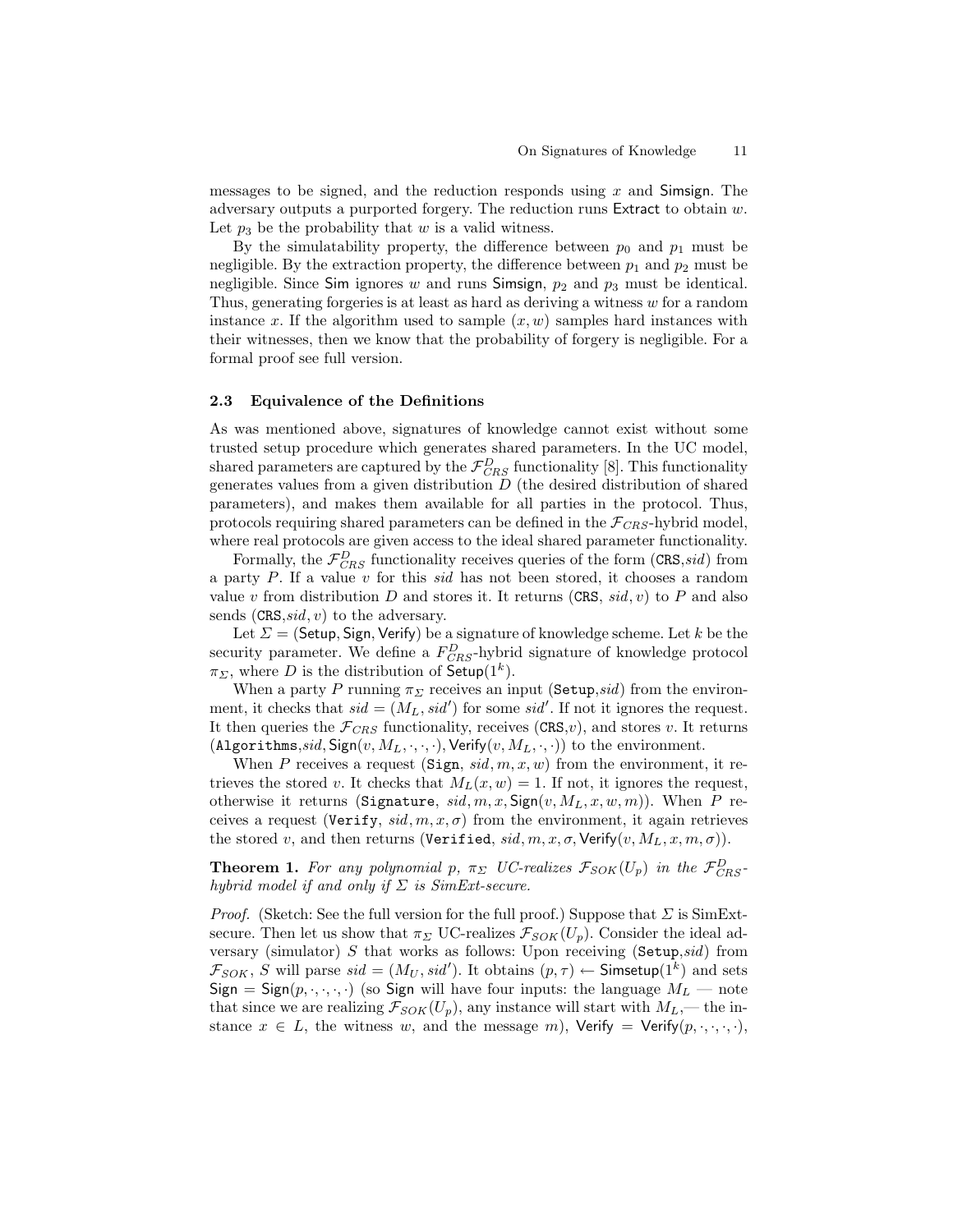Simsign = Simsign( $p, \tau, \cdot, \cdot, \cdot, \cdot$ ), and Extract = Extract( $p, \tau, \cdot, \cdot, \cdot, \cdot$ ). Finally, it sends (Algorithms, sid, Sign, Verify, Simsign, Extract) back to  $\mathcal{F}_{SOK}$ . When the adversary A queries the  $\mathcal{F}_{CRS}^D$  functionality, S outputs p.

Let  $Z$  be any environment and  $A$  be an adversary. We wish to show that Z cannot distinguish interactions with A and  $\pi_{\Sigma}$  from interactions with S and  $\mathcal{F}_{SOK}$ . Let us do that in two steps. First, we show that the event E that  $\mathcal{F}_{SOK}$ halts with an error message has negligible probability. Next, we will show that, conditioned on E not happening, Z's view in its interaction with S and  $\mathcal{F}_{SOK}$ is indistinguishable from its view in interactions with A and  $\pi_{\Sigma}$ .

There are two types of errors that lead to event  $E: \mathcal{F}_{SOK}$  halts with Completeness error or Unforgeability error. The only way to induce a completeness error is to cause Verify to reject a signature issued by Simsign, which contradicts either the simulatability or the correctness requirement. The only way to induce an unforgeability error is to cause Verify to accept a signature which was not issued by Simsign and from which no witness can be extracted. This contradicts the extractability requirement.

We have shown that the probability of event  $E$  is negligible. Conditioned on  $\overline{E}$ , Z's view when interacting with  $\mathcal{F}_{SOK}$  and S is indistinguishable from its view when interacting with a real adversary A and the real protocol  $\pi_{\Sigma}$ , because if it were distinguishable, then this would contradict the simulatability requirement.

The converse is fairly straightforward and appears in the full version.  $\Box$ 

# 3 Construction

Here we present  $\Sigma$ , a construction of a SimExt-secure signature of knowledge. By Theorem 1, this also implies a protocol  $\pi_{\Sigma}$  that UC-realizes the  $\mathcal{F}_{SOK}$  functionality presented in Section 2.1.

Our construction has two main building blocks: CPA secure dense cryptosystems [15, 14] and simulation-sound non-interactive zero knowledge proofs [21, 13. Let  $(G, Enc, Dec)$  be a dense cryptosystem, and let (NIZKProve, NIZKSimsetup, NIZKSim, NIZKVerify) be a simulation-sound noninteractive zero-knowledge proof system.

**Setup** Let p be a common random string. Parse p as follows:  $p = PK \circ \rho$ , where PK is a k-bit public key of our cryptosystem.

**Signature Generation** In order to sign a message  $m \in Mes_k$  using knowledge of witness w for  $x \in L$ , let  $c = \text{Enc}(PK, (m, w), R)$ , where R is the randomness needed for the encryption process; let  $\pi \leftarrow \mathsf{NIZKProve}(\rho,$ 

 $(m, M_L, x, c, PK), (\exists (w, R) : c = \text{Enc}(PK, (m, w), R) \wedge M_L(x, w)), (w, R)).$ Output  $\sigma = (c, \pi)$ .

**Verification** In order to verify a signature of knowledge of witness w for  $x \in L$ ,  $\sigma = (c, \pi)$ , run NIZKVerify $(\rho, \pi, (m, M_L, x, c, PK), (\exists (w, R) :$ 

$$
c = \mathsf{Enc}(PK, (m, w), R) \land M_L(x, w))).
$$

Intuitively, the semantic security of the cryptosystem together with the zero knowledge property of the proof system ensure that the signature reveals no information about the witness. The simulation soundness property of the proof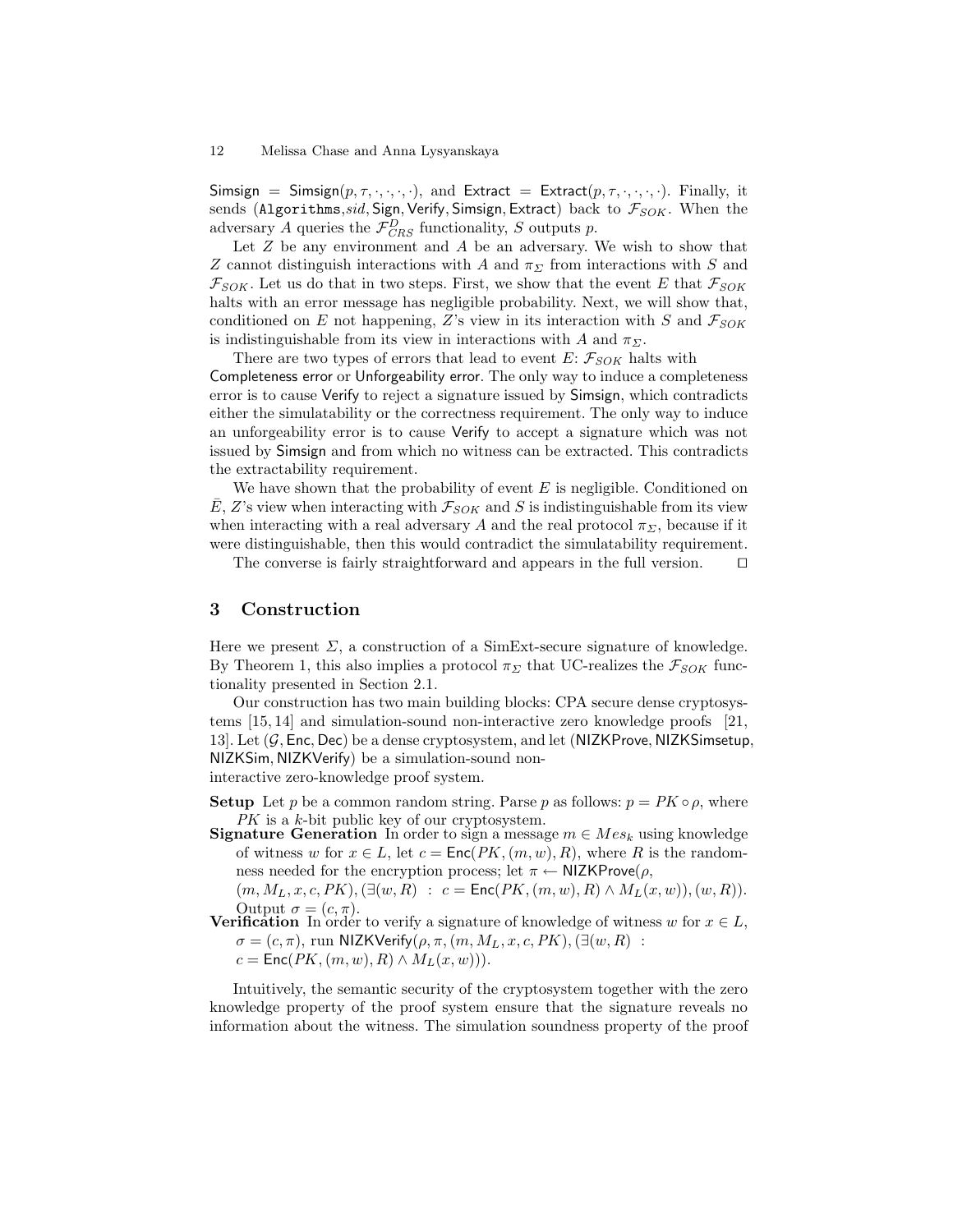system means that the adversary cannot prove false statements. Thus any signature that verifies must include a ciphertext which is an encryption of the given message and of a valid witness. Clearly, if he is interacting only with a simulator who does not know any witnesses, this implies that the adversary should know the witness. Further, by simulatability, the adversary cannot gain any advantage by communicating with valid signers. The key is that the witness and message are encrypted together, and there is a single proof that the encryption is correct. Thus it is not possible to simply replace the message with a different one.

#### Theorem 2. The construction above is a SimExt-secure signature of knowledge.

Proof. (Sketch: See full version for full proof) First we argue simulatability. In the Simsetup phase, our simulator will choose a key pair  $(PK, SK)$  of the dense cryptosystem, and will obtain the string  $\rho$  together with trapdoor  $\tau'$  by running NIZKSimsetup. In the Simsign phase, the simulator will always let  $c$  be the encryption of  $0^{|m|+l_L}$ , and will create (fake) proof  $\pi$  by invoking NIZKSim.

We show that the resulting simulation is successful using a two-tier hybrid argument. First, by the unbounded zero-knowledge property of the underlying NIZK proof system, signatures obtained by replacing calls to NIZKProve by calls to NIZKSim will be distributed indistinguishably from real signatures. Second, by semantic security of the dense cryptosystem used, using  $c \leftarrow \mathsf{Enc}(PK,(m,w))$ versus  $c \leftarrow \mathsf{Enc}(PK, (0^{|m|+l_L})$  results in indistinguishable distributions.

Second, let us argue extraction. Recall that, as part of the trapdoor  $\tau$ , Simsetup above retains  $SK$ , the secret key for the cryptosystem. The extractor simply decrypts the c part of the signature  $\sigma$  to obtain the witness w. By the simulation-soundness property of the underlying NIZK proof system, no adversary can produce a signature acceptable to the Verify algorithm without providing c that decrypts to a correct witness  $w<sup>1</sup>$ .  $\overline{1}$  utilize the contract of  $\overline{1}$ 

# $4\quad \mathcal{F}_{SOK}$  for Generalized Languages, and Applications

Recall from the introduction that a signature of knowledge may be used in order to construct a group signature scheme. Let  $PK<sub>s</sub>$  be the public signing key of the group manager, and suppose that the group manager can sign under this public key (using the corresponding secret key  $SK<sub>s</sub>$ ). Let  $PK<sub>E</sub>$  be a public encryption key such that the anonymity revocation manager knows the corresponding secret key  $SK_E$ . A user must pick a secret key x and a public key  $p = f(x)$  where  $f$  is some one-way function. She then obtains a group membership certificate  $g = \sigma_{PK_s}(p)$ , the group manager's signature on her public key. In order to sign on behalf of the group, the user encrypts her public key and obtains a ciphertext

<sup>&</sup>lt;sup>1</sup> Note that a CPA secure cryptosystem is sufficient: We only need the security of the encryption scheme to guarantee that the encryptions of  $0^{|m|+l_L}$  generated by the simulator are indistinguishable from encryptions of valid witness/message pairs. This is only necessary in the proof of simulatability, in a scenario where pairs are encrypted but never decrypted.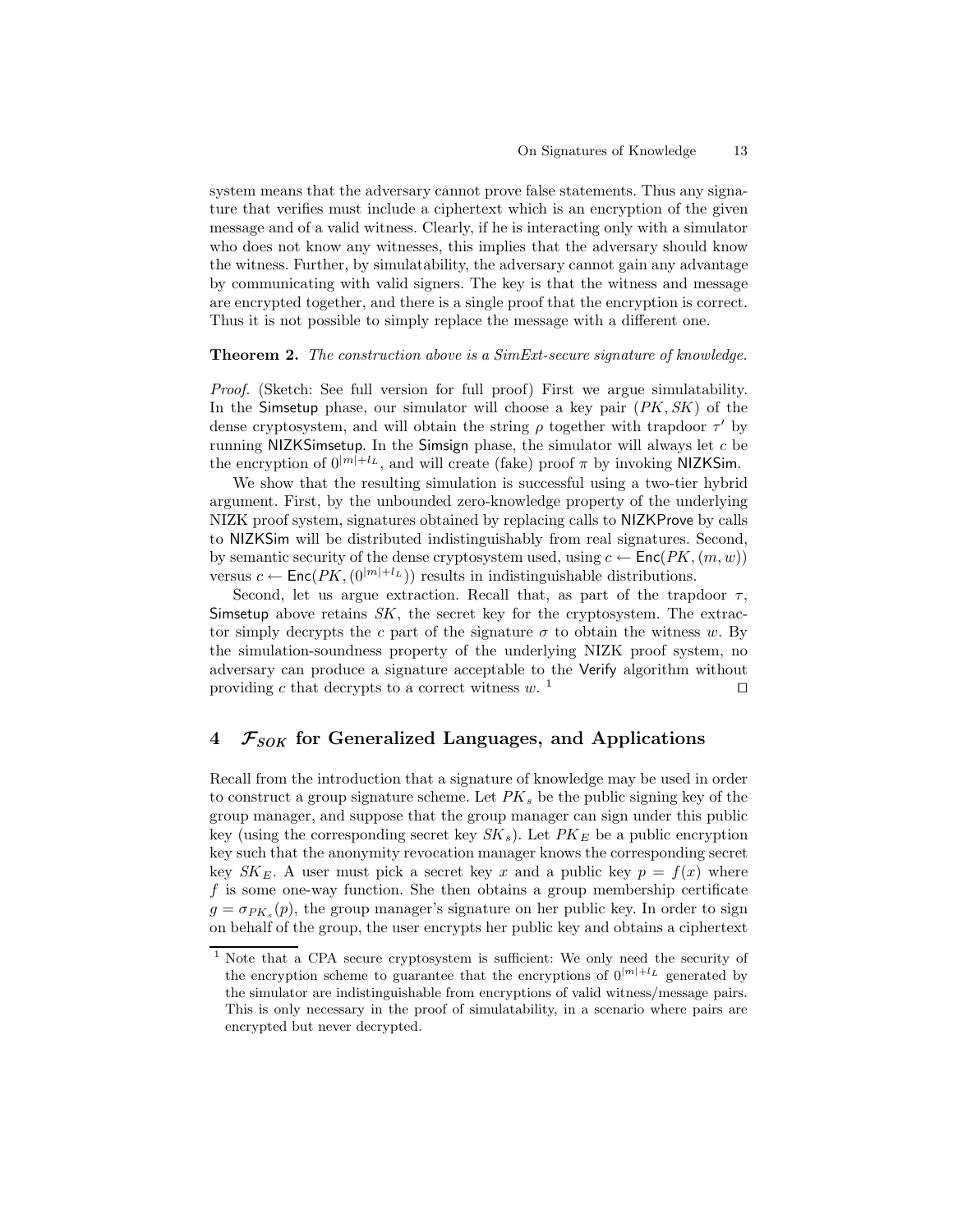$c = Enc(PK_E, p; R)$ , where R is the randomness used for encryption. Finally, her group signature on message m is a signature of knowledge of  $(x, p, g, R)$  such that  $c = Enc(PK_E, p, R), p = f(x)$ , and g is a valid signature on p under  $PK_s$ .

Now let us consider more closely the language  $L$  used in the signature of knowledge. In the example above,  $c \in L$  and  $(x, p, g, R)$  is the witness. This language is determined by the parameters of the system,  $(f, PK_s, PK_E)$ . This is not a general language, but instead it depends on the system parameters, which in turn depend on three other building blocks, a one-way function, an encryption scheme and a signature scheme. We want to show that even in this context, the use of a signature of knowledge has well-understood consequences for the security of the rest of the system.

To that end, we consider signatures of knowledge for languages that are defined by secure functionalities realizing particular tasks. In this example, this corresponds to the one-way function, encryption and signing functionalities. Encryption is used to incorporate the encrypted identity, c, of the signer into her group signature. A signing functionality is used to issue group membership certificates,  $g$ , to individual group members. Finally, we have a one-way function  $f$ that takes a user's secret x and maps it to her public  $p$ .

We could choose a specific realization of each of these primitives, combine these realizations, and use the resulting TM to define our language  $L$  for a signature of knowledge as described in Section 2. However, we would like to be able to define an abstract signature of knowledge functionality whose language is defined by ideal functionalities and not dependent on any specific realizations.

In this section, we wish to create a framework where, given ideal functionalities  $\mathcal{F}_f$ ,  $\mathcal{F}_{Enc}$  and  $\mathcal{F}_{\Sigma}$  for these three primitives, we can define a signature of knowledge functionality  $\mathcal{F}_{SOK}$  for the language L, where L is defined in terms of the outputs of functionalities  $\mathcal{F}_f$ ,  $\mathcal{F}_{Enc}$ , and  $F_{\Sigma}$ . Such  $\mathcal{F}_{SOK}$  can be used to realize group signatures as above, as well as other cryptographic protocols.

First, in Section 4.1, we will characterize functionalities that define such generalized languages  $L$ . These are functionalities which, when they receive an input  $(x, w)$ , verify that this is indeed an accepting input, i.e. that w constitutes a witness for  $x \in L$ . In Section 4.2, we will define  $\mathcal{F}_{SOK}(\mathcal{F}_0)$ , a signature of knowledge of an accepting input to one ideal functionality,  $\mathcal{F}_0$ . Then, we prove Theorem 3: given a SimExt-secure scheme,  $\mathcal{F}_{SOK}(\mathcal{F}_0)$  is UC-realizable in the CRS model if and only if  $\mathcal{F}_0$  is UC-realizable. In the full version we explain several generalizations of this ideal functionality which allow us to apply Theorem 3 to group signatures, delegatable credentials, and other similar scenarios.

As far as we know, prior literature on the UC framework did not address the issues of defining an ideal functionality as an extension of another ideal functionality or of a set of other functionalities. (In contrast, it addressed the case when a real protocol used an ideal functionality as a sub-routine.)

## 4.1 Explicit Verification Functionalities

Only certain functionalities make sense as a language for a signature of knowledge. In particular, they need to allow us to determine whether a given element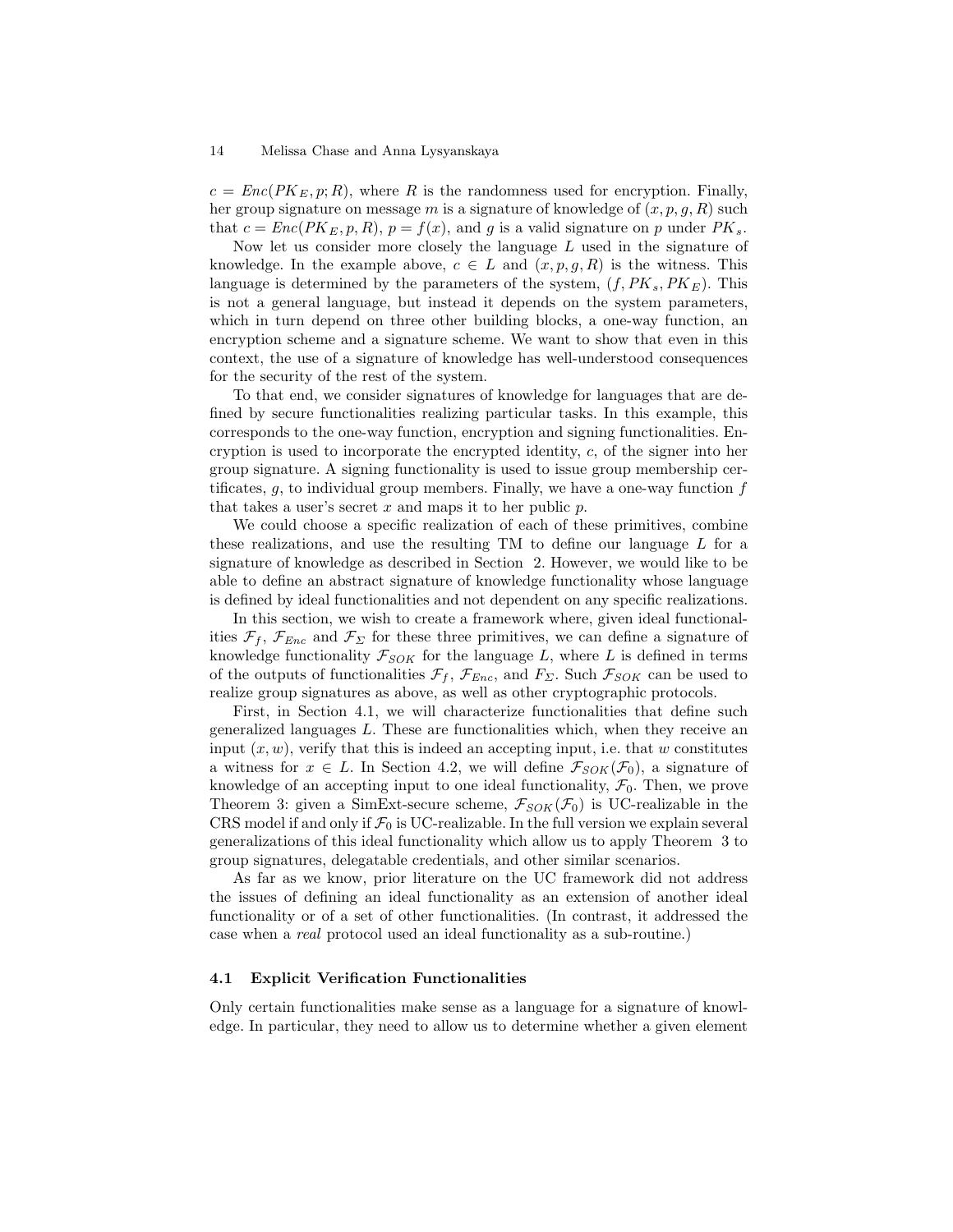is in the language given a potential witness: we call this "verification." We also assume that everyone knows how language membership is determined. Thus, we also require that the functionality be willing to output code which realizes its verification procedure. In this section, we formally define the functionalities which can be used to define the language for a signature of knowledge.

Consider Canetti's signature functionality  $\mathcal{F}_{SIG}$ . Once the key generation algorithm has been run, this functionality defines a language: namely, the language of messages that have been signed. A witness for membership in such a language is the signature  $\sigma$ . In a Verify query this functionality will receive  $(m, \sigma)$  and will accept if m has been signed and  $Verify(m, \sigma) = Accept$ , where Verify is the verification algorithm supplied to  $\mathcal{F}_{SIG}$  by the ideal adversary S. Moreover, if it so happens that  $Verify(m, \sigma)$  accepts while m has not been signed, or if it is the case that Verify $(m, \sigma)$  rejects a signature generated by  $\mathcal{F}_{SIG}$ ,  $\mathcal{F}_{SIG}$  will halt with an error.  $\mathcal{F}_{SIG}$  is an example of a verification functionality, defined below:

Definition 3 ((Explicit) Verification functionality). A functionality  $\mathcal F$  is a verification functionality if (1) there exists some start( $\mathcal{F}$ ) query such that  $\mathcal{F}$ ignores all queries until it receives a start query; (2) during the start query  $\mathcal F$ obtains from the ideal adversary  $S$  a deterministic polynomial-time verification algorithm Verify; (3) in response to (Verify, sid, input, witness) queries,  $\mathcal F$  either responds with the output of Verify(input, witness) or halts with an error.  $\mathcal F$  is an explicit verification functionality if, once a start $(\mathcal{F})(sid)$  query has taken place, it responds to a query (VerificationAlgorithm,sid) from any party  $P$ by returning the algorithm Verify.

Note that  $start(\mathcal{F})$  is a specific command that depends on the functionality  $\mathcal{F}$ . For example, if F is a signature functionality,  $start(\mathcal{F}) = \text{Keygen}$ . If F is another signature of knowledge functionality,  $start(\mathcal{F}) = Setup$ .

An explicit verification functionality not only defines a language  $L$ , but also makes available a Turing machine  $M_L$  deciding whether w is a witness for  $x \in L$ .

## 4.2 Signatures of Knowledge of an Accepting Input to  $\mathcal{F}_0$

Let  $\mathcal{F}_0$  be any explicit verification functionality. (Our running example is Canetti's signature functionality, or our own  $\mathcal{F}_{SOK}$  functionality, augmented so that it responds to VerificationAlgorithm queries with the Verify algorithm obtained from the ideal adversary.) We want to build a signature of knowledge functionality  $\mathcal{F}_{SOK}(\mathcal{F}_0)$  that incorporates  $\mathcal{F}_0$ . It creates an instance of  $\mathcal{F}_0$  and responds to all the queries directed to that instance. So, if  $\mathcal{F}_0$  is a signature functionality, then  $\mathcal{F}_{SOK}(\mathcal{F}_0)$  will allow some party P to run key generation and signing, and will also allow anyone to verify signatures. In addition, any party in possession of  $(x, w)$  such that  $\mathcal{F}_0$ 's verification interface will accept  $(x, w)$ , can sign on behalf of the statement "There exists a value w such that  $\mathcal{F}_0(sid_0)$  accepts  $(x, w)$ ." For example, if  $\mathcal{F}_0$  is a signing functionality, m is a message, and  $\sigma_0$  is a signature on m created by P with session id  $sid_0$ , then through  $\mathcal{F}_{SOK}(\mathcal{F}_0)$ , any party knowing  $(m, \sigma_0)$  can issue a signature  $\sigma_1$ , which is a signature of knowledge of a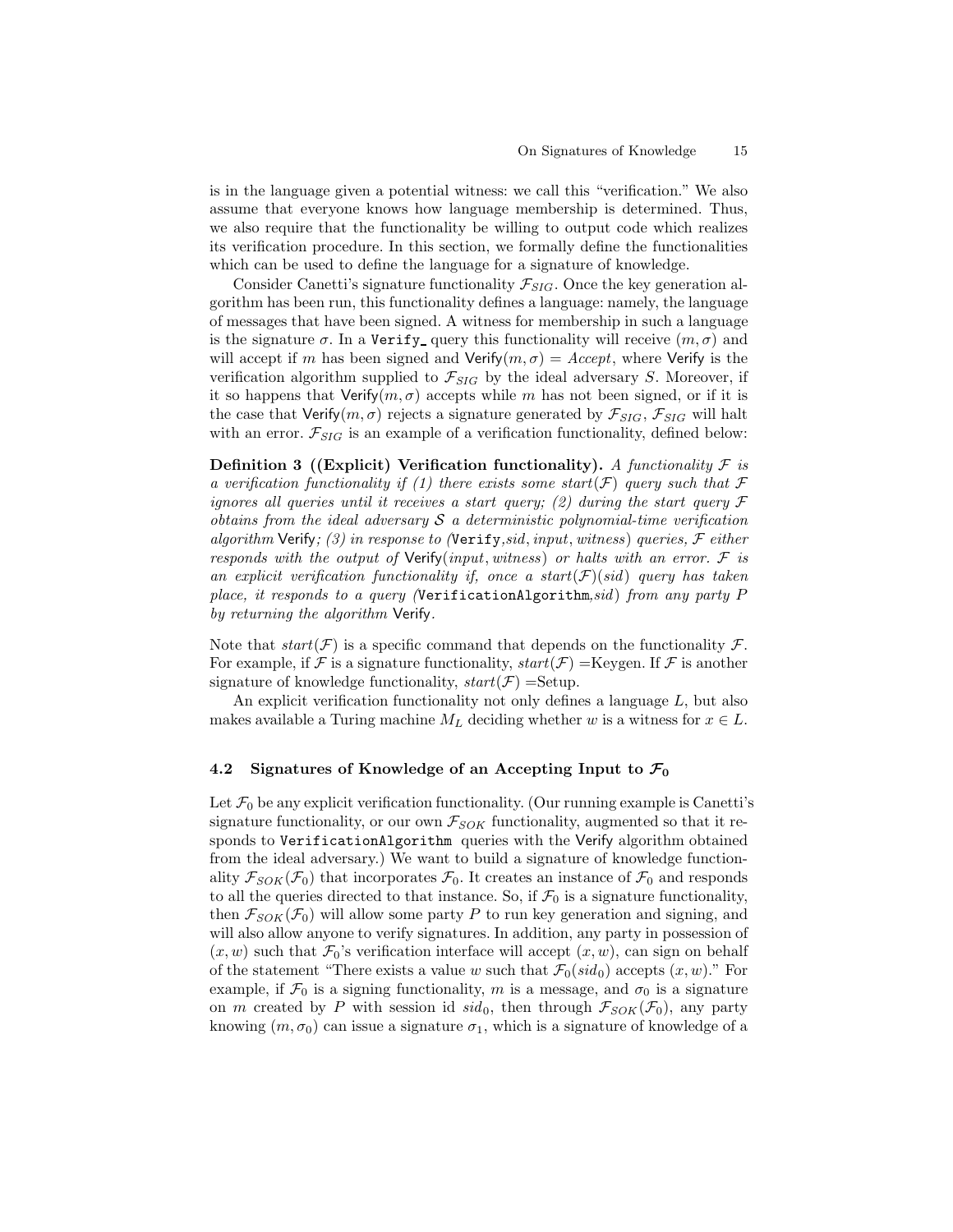signature  $\sigma_0$  on m, where  $\sigma_0$  was created by signer P. Moreover, any party can verify the validity of  $\sigma_1$ .

To define  $\mathcal{F}_{SOK}(\mathcal{F}_0)$ , we start with our definition of  $\mathcal{F}_{SOK}(L)$  and modify it in a few places. In the protocol description below, these places are underlined.

The main difference in the setup, signature generation, and signature verification interfaces is that the TM  $M_L$  that decides whether w is a valid witness for  $x \in L$ , is no longer passed to the functionality  $\mathcal{F}_{SOK}$ . Instead, language membership is determined by queries to the verification procedure of  $\mathcal{F}_0$ , as well as by an algorithm  $M_L$  that  $\mathcal{F}_0$  returns when asked to provide its verification algorithm. (Sign, Verify, Simsign, Extract) returned by the adversary now take  $M_L$ as input.  $M_L$  is supposed to be an algorithm that UC-realizes the verification procedure of  $\mathcal{F}_0$ . Note, however, that just because  $M_L(x, w)$  accepts, does not mean that  $\mathcal{F}_0$ 's verification procedure necessarily accepts. Instead  $\mathcal{F}_{SOK}$  expects that  $M_L(x, w)$  accepts iff  $\mathcal{F}_0$  accepts, and should  $\mathcal{F}_{SOK}$  be given  $(x, w)$  where this is not the case,  $\mathcal{F}_{SOK}$  will output an error message (Error with  $\mathcal{F}_0$ ) and halt.

The setup procedure of  $\mathcal{F}_{SOK}(\mathcal{F}_0)$  differs from that of  $\mathcal{F}_{SOK}(L)$  in two places. First, it used to check that the session id contains the description  $M_L$  of the language  $L$ ; instead now it checks that it contains a description of the functionality  $\mathcal{F}_0$  and a session id sid<sub>0</sub> with which  $\mathcal{F}_0$  should be invoked. Second, it must now invoke  $\mathcal{F}_0$  to determine the language L and the Turing machine  $M_L$  (see below).

The signing and verification procedures of  $\mathcal{F}_{SOK}(\mathcal{F}_0)$  differs from that of  $\mathcal{F}_{SOK}(L)$  only in that, instead of just checking that  $M_L(x, w) = 1$ , they check that  $\mathcal{F}_0$  accepts  $(x, w)$  and that  $M_L$  faithfully reflects what  $\mathcal{F}_0$  does.

Let us explain how the language  $L$  is determined. During the first setup query,  $\mathcal{F}_{SOK}$  must somehow determine the set of accepted  $(x, w)$ , i.e., get the language L. To that end, it creates an instance of  $\mathcal{F}_0$ , and runs the start query for  $\mathcal{F}_0$ . It also queries  $\mathcal{F}_0$  to obtain its verification algorithm  $M_L$ . We describe how this is done separately by giving a procedure we call GetLanguage( $\mathcal{F}_0$ ,  $sid_0$ ), as a subroutine of the setup phase of  $\mathcal{F}_{SOK}$ .

Note that this instance of  $\mathcal{F}_0$  is created *inside* of  $\mathcal{F}_{SOK}$ , and outside parties cannot access it directly. Instead, if they want to use  $\mathcal{F}_0$  and send a query to it of the form (query, sid<sub>0</sub>, data), they should instead query  $\mathcal{F}_{SOK}$  with a query of the form  $(\mathcal{F}_0$ -query, sid, data), where sid =  $(sid_0, sid_1)$  is the session id of  $\mathcal{F}_{SOK}$ . We specify this more rigorously in the actual description of  $\mathcal{F}_{SOK}(\mathcal{F}_0)$ . Note that  $\mathcal{F}_{SOK}$  will ignore any queries until the first setup query — this is done so that one cannot query  $\mathcal{F}_0$  before it is actually created.

Also note that  $\mathcal{F}_0$  may require input from the adversary. Whenever this is the case, the messages that  $\mathcal{F}_0$  wants to send to the adversary are forwarded to the adversary, and the adversary's responses are forwarded back to  $\mathcal{F}_0$ .

Finally, we want  $\mathcal{F}_{SOK}(\mathcal{F}_0)$  itself to be a explicit verification functionality (as explained in Section 4.1), and so it must be able to respond to queries asking it to provide its verification algorithm.

**Theorem 3.** Let  $\mathcal{F}_0$  be an explicit verification functionality. Assuming SimExtsecure signatures of knowledge,  $\mathcal{F}_{SOK}(\mathcal{F}_0)$  is nontrivially UC-realizable in the  ${\cal F}^{D}_{CRS}$  hybrid model iff  ${\cal F}_{0}$  is nontrivially UC-realizable in the  ${\cal F}^{D}_{CRS}$  hybrid model,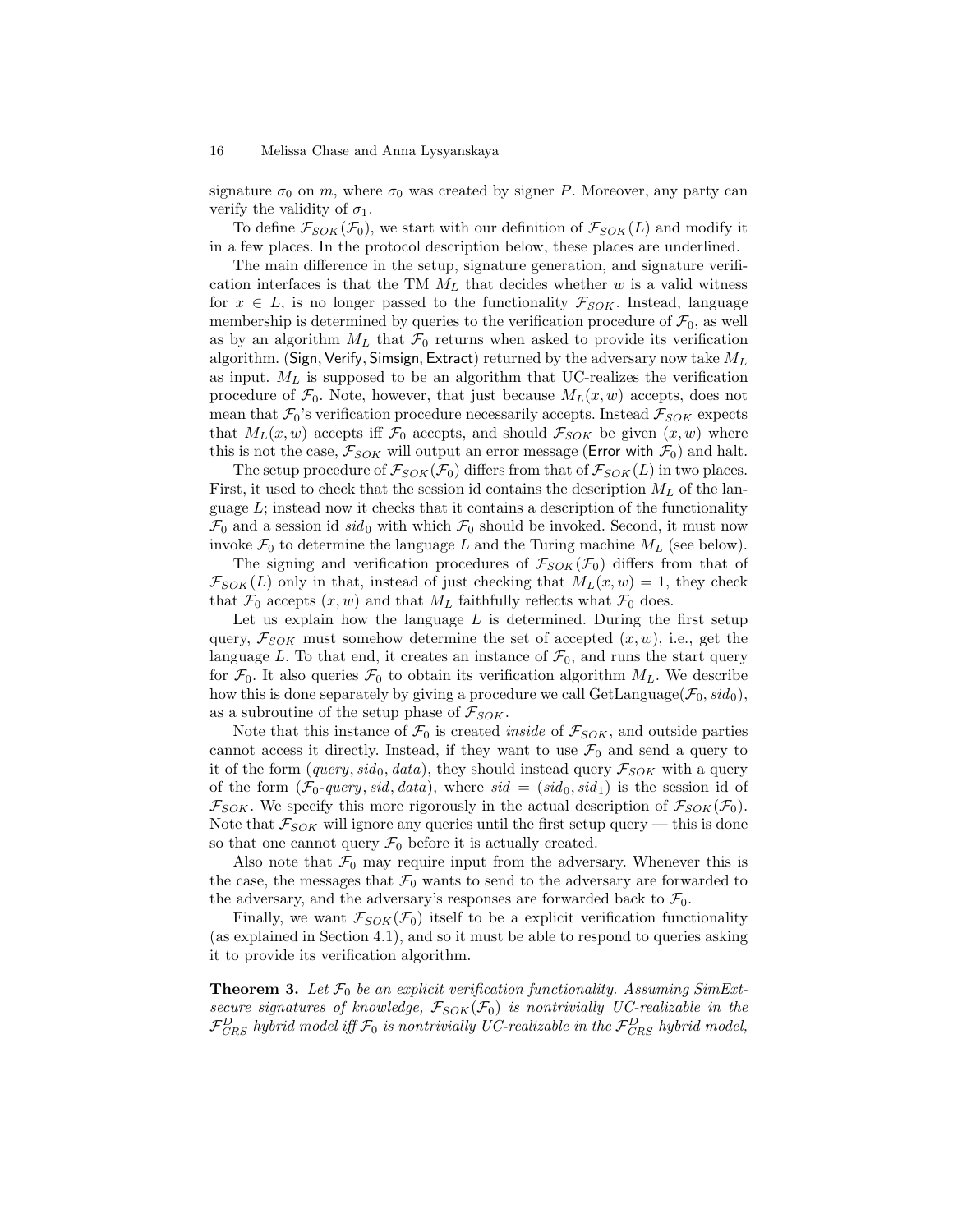where we consider a realization to be nontrivial if it never halts with an error message. For the proof see the full version.

Additional routines:

- **GetLanguage**( $\mathcal{F}_0$ , sid<sub>0</sub>) Create an instance of  $\mathcal{F}_0$  with session id sid<sub>0</sub>. Send to  $\mathcal{F}_0$ the message (start  $(\mathcal{F}_0)$ , sid<sub>0</sub>) on behalf of P, the calling party. Send to  $\mathcal{F}_0$  the message (VerificationAlgorithm, $sid_0$ ). In response, receive from  $\mathcal{F}_0$  the message (VerificationAlgorithm, $sid_0, M$ ). Output  $M$ .
- Queries to  $\mathcal{F}_0$  Upon receiving a message ( $\mathcal{F}_0$ -query, sid<sub>0</sub>, sid<sub>1</sub>, data) from a party P, send (query, sid<sub>0</sub>, data) to  $\mathcal{F}_0$  on behalf of P. Upon receiving (response, sid<sub>0</sub>, data) from  $\mathcal{F}_0$ , forward  $(\mathcal{F}_0$ -response, sid, data) to P.
- $\mathcal{F}_0$ 's interactions with the adversary When  $\mathcal{F}_0$  wants to send  $(command, sid<sub>0</sub>, data)$  to the adversary, give to the adversary the message  $(\mathcal{F}_0$ -command, sid, sid<sub>0</sub>, data). When receive a message  $(\mathcal{F}_0$ -header, sid, sid<sub>0</sub>, data) from the adversary, give (header, sid<sub>0</sub>, data) to  $\mathcal{F}_0$  on behalf of the adversary. Providing the verification algorithm Upon receiving a message (VerificationAlgorithm,sid) from any party  $P$ , output

(VerificationAlgorithm,sid, Verify $(M_L, \cdot, \cdot, \cdot)$  to  $P$ .

Acknowledgments: The authors wish to thank Jan Camenisch, Mira Meyerovich, and Leo Reyzin for helpful comments and discussion. Melissa Chase is sup